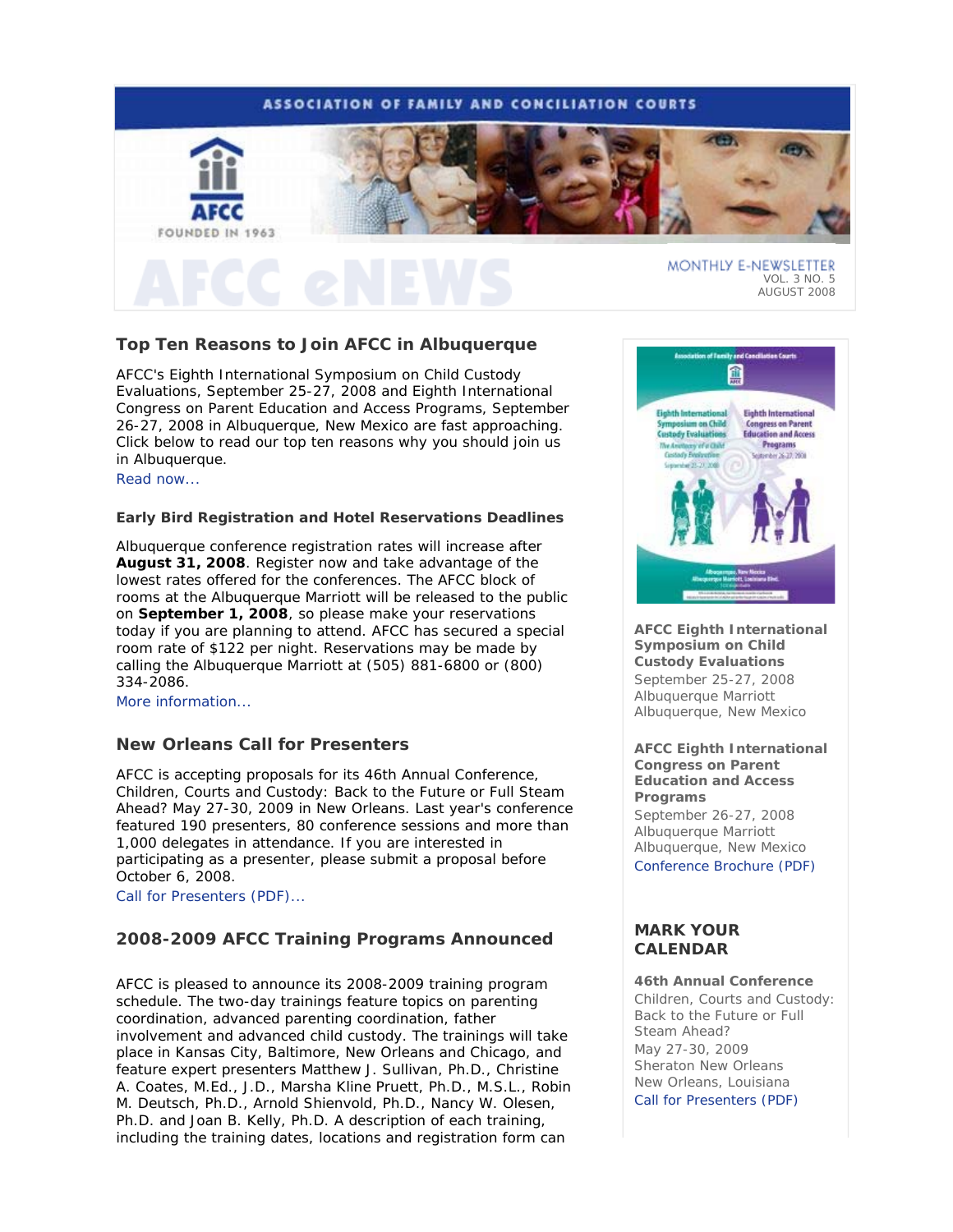be found in the training brochure by clicking the link below. Early registration is recommended as trainings may sell-out. View training brochure (PDF)...

### **The History of AFCC A Legacy of Innovation and Collaboration**

AFCC recently updated the history page on its Web site to include new information on its projects and initiatives. From reconciliation in the 1960s, to divorce with dignity in the 1970s, to mediation in the 1980s, to working with high-conflict and violent families in the 1990s, click the link below to read how AFCC and its members have collaborated to improve the experience of families in the legal system for more than 45 years.

Read now...

### **FEATURED VIDEO INTERVIEW**

**Mediate.com Featured Interview with Hugh McIsaac**  *Courtesy of Mediate.com* 

Mediate.com and the *AFCC eNEWS* are pleased to feature this issue's video interview series with Hugh McIsaac. An early member of AFCC, Hugh has been working in the field for 38 years and developed California's mandatory mediation bill in 1981. He also assisted the New Zealand court with establishing their family law system in 1985 under Fulbright and Winston Churchill Fellowships. He is former director of Family Court Service agencies in Los Angeles, CA and Portland, OR and served as editor of the *Conciliation Courts Review* (now *Family Court Review*) from 1986-1997. A long-time AFCC Board member, he was President of AFCC in 1987-1988 and was a founding member of the AFCC California Chapter. Watch now...

### **ASK THE EXPERTS**

**Top Ten Tips for Mediators to Move through Emotions**  *by Sue Bronson, Milwaukee, WI*

*AFCC eNEWS* asked AFCC member and popular presenter, Sue Bronson, for her top ten tips for mediators to deal with emotions. Sue has been helping resolve family and workplace disputes for 25 years and is the Past Chair of the Association for Conflict Resolution Family Section. Read now...

### **AFCC PAMPHLET OF THE MONTH Information for Never-Married Parents**

Developed especially for never-married parents, this pamphlet addresses their unique concerns, including establishing paternity, developing parenting skills and information on parenting plans. This pamphlet is also available in Spanish. Written in easy-to-understand language, AFCC offers eleven pamphlets that are invaluable learning tools used by a growing number of private practitioners and divorce education classes throughout North America. A description of each pamphlet and ordering information can be found at AFCC's Online Shopping

## **AFCC Trainings**

Training Brochure (PDF)

**Parenting Coordination** *Matthew Sullivan, Ph.D.* October 23-24, 2008 Kansas City, Missouri

#### **Parenting Coordination**

*Christine Coates, J.D.* December 8-9, 2008 Baltimore, Maryland

#### **Father Parent Differently Than Mothers**

*Marsha Kline Pruett, Ph.D.* December 10-11, 2008 Baltimore, Maryland

### **Parenting Coordination**

*Robin M. Deutsch, Ph.D.*  February 9-10, 2009 New Orleans, Louisiana

### **Attachment, Alienation and Access**

*Arnold Shienvold, Ph.D.* February 11-12, 2009 New Orleans, Louisiana

### **AFCC Chapters**

#### **Texas Chapter Annual Conference**

October 3-4, 2008 South Texas College of Law Houston, Texas

www.texasafcc.org

#### **Arizona Chapter Annual Conference**

January 30-February 1, 2009 Hilton Sedona Resort and Spa Sedona, Arizona

www.azafcc.org

#### **California Chapter Annual Conference**

February 6-8, 2009 The Mark Hopkins Hotel San Francisco, California www.afcc-ca.org

**Florida Chapter Annual Conference**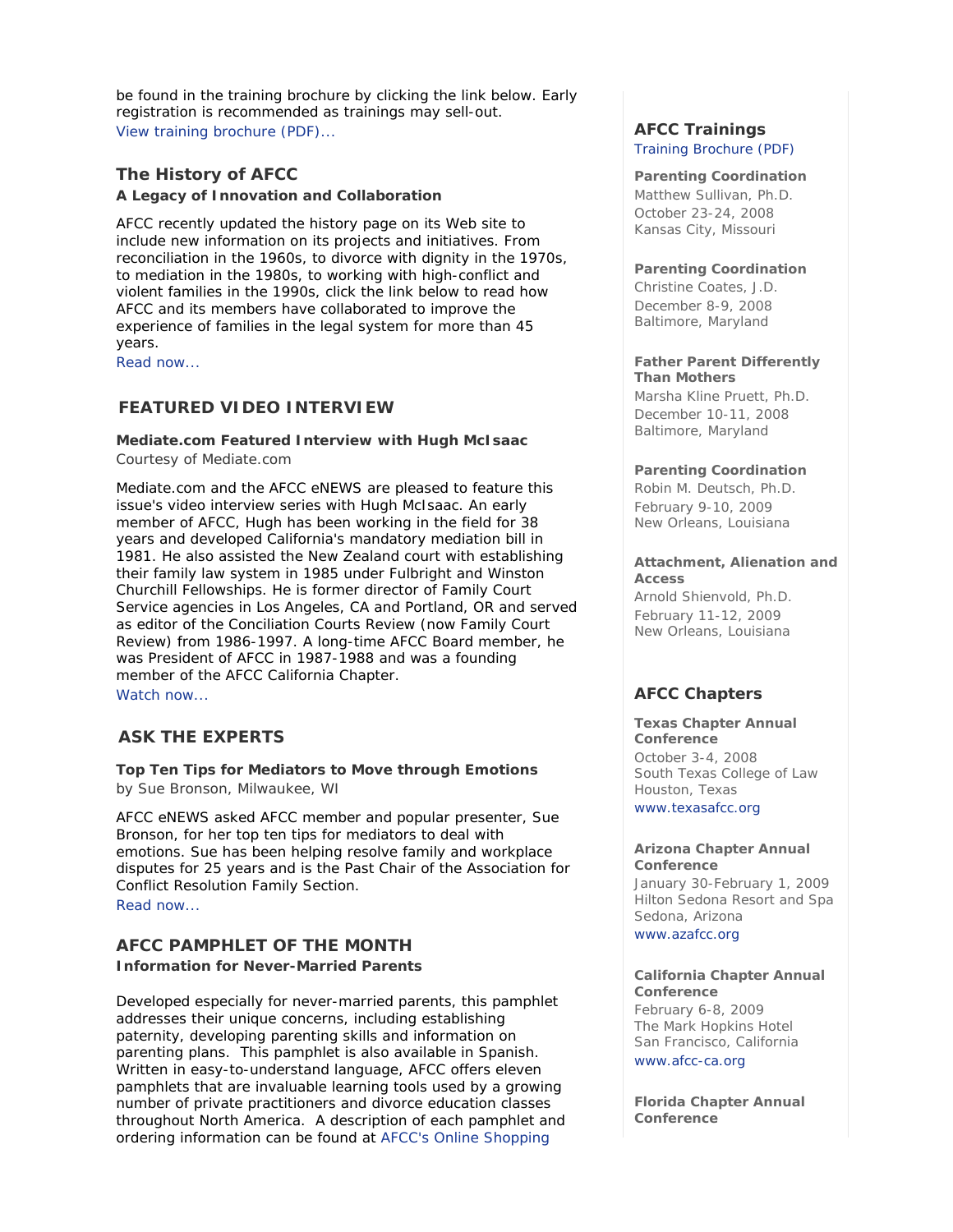Center. View Pamphlet (English | Spanish)...

### **RESEARCH UPDATE**

### **Study Examines Teens' Adjustment in Blended Families**

*Courtesy of J.M. Craig Press, Inc.*

We have published articles that emphasize the importance of interpersonal relations in the divorce process. This article goes further and discusses the effect of a wider circle of relationships on the adjustment process of teens. Read more...

### **FEATURED ARTICLE**

**California Administrative Office of the Courts Domestic Violence Task Force to Implement Proposals to Improve Courts** 

The Judicial Council of California issued a press release on June 10, 2008 announcing the Domestic Violence Practice and Procedure Task Force has been officially charged with implementing the comprehensive guidelines and practices in its final report. In 2005, the 18-member task force was asked to make recommendations to improve the practice, procedure and administration of cases involving domestic violence allegations in California. More information on the task force and its final report is available by clicking here. Please click the link below to read the press release.

Read now (PDF)...

### **INTERNATIONAL NEWS**

**Norway Becomes Sixth Country to Permit Gay Marriage**  *Courtesy of the Associated Press*

Gay men and lesbians in Norway will be granted the same rights as heterosexuals to marry and to adopt children under a law approved by the upper house of Parliament. It replaces a 1993 law that gave gay men and lesbians the right to enter civil unions, but did not permit church weddings or adoption. The law also allows lesbians to have artificial insemination. Individual churches and clergy members may perform weddings for gay men and lesbians, but will not be legally obligated to do so. Norway becomes the sixth country to allow gay marriage, joining Spain, Belgium, the Netherlands, South Africa and Canada in legislating full marriage equality.

### *NEW!* **FEATURED NEWSLETTER AND MEDIA**

### **Jobs in Dispute Resolution Email Blast**

*Courtesy of the New York State Dispute Resolution Association*

We are pleased to announce a new column in the *AFCC eNEWS* that highlights e-newsletters, blogs and other media in the family law, mental health and dispute resolution field. The New York State Dispute Resolution Association offers a free email blast that features jobs in dispute resolution. To view a recent email blast and for subscription information, please click the link

February 27-28, 2009 Renaissance Hotel Tampa, Florida www.afccnet.org

### **JOIN AFCC**

Are you a member? Join or Renew...

Save valuable time and money by taking advantage of all AFCC member benefits! View member benefits...

### **EMAIL UPDATE**

Subscribe, Unsubscribe or Update Your Email Address AFCC will never share, distribute or publicize your email address.

### **ABOUT AFCC eNEWS**

*AFCC eNEWS* is a monthly e-newsletter published by the Association of Family and Conciliation Courts (AFCC). *AFCC eNEWS* provides professionals with time sensitive and up-to-date topics including practice tips, research innovations and international news.

AFCC eNEWS archive...

#### **Web Site Version:**

If you are having trouble viewing this email correctly, please view the Web site version by clicking here.

**Editor:**  Dave Vigliotta editor@afccnet.org

AFCC welcomes your comments, questions or feedback. Please email the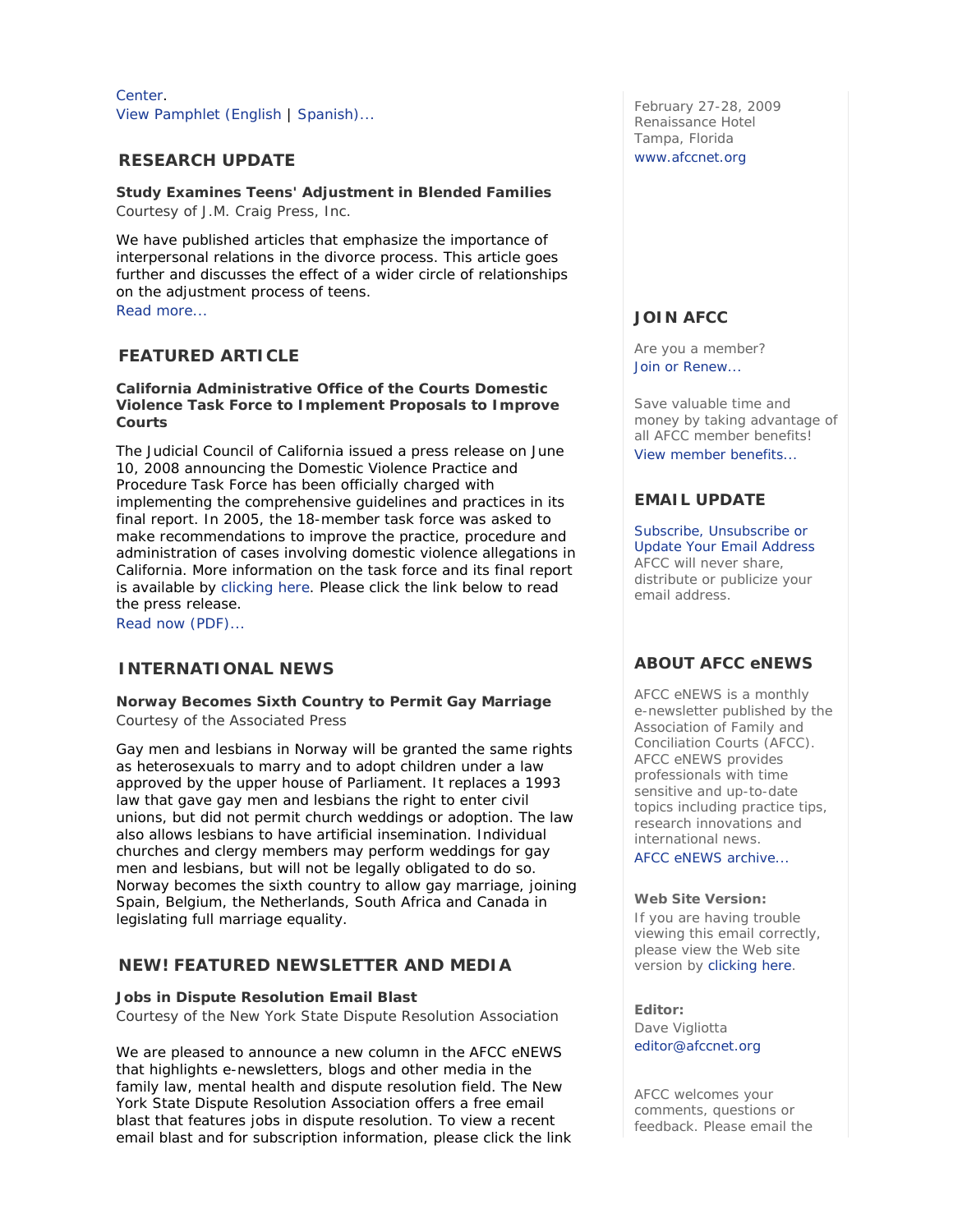below. Read now...

### **Submit News Items to the AFCC eNEWS**

Have you read an article that you would like to share with your colleagues? *AFCC eNEWS* invites subscribers to submit news articles on topics related to family law, mental health and dispute resolution. Please send articles with links to the editor at editor@afccnet.org.

editor by clicking here.



Professionals dedicated to improving the lives of children and families through the resolution of family conflict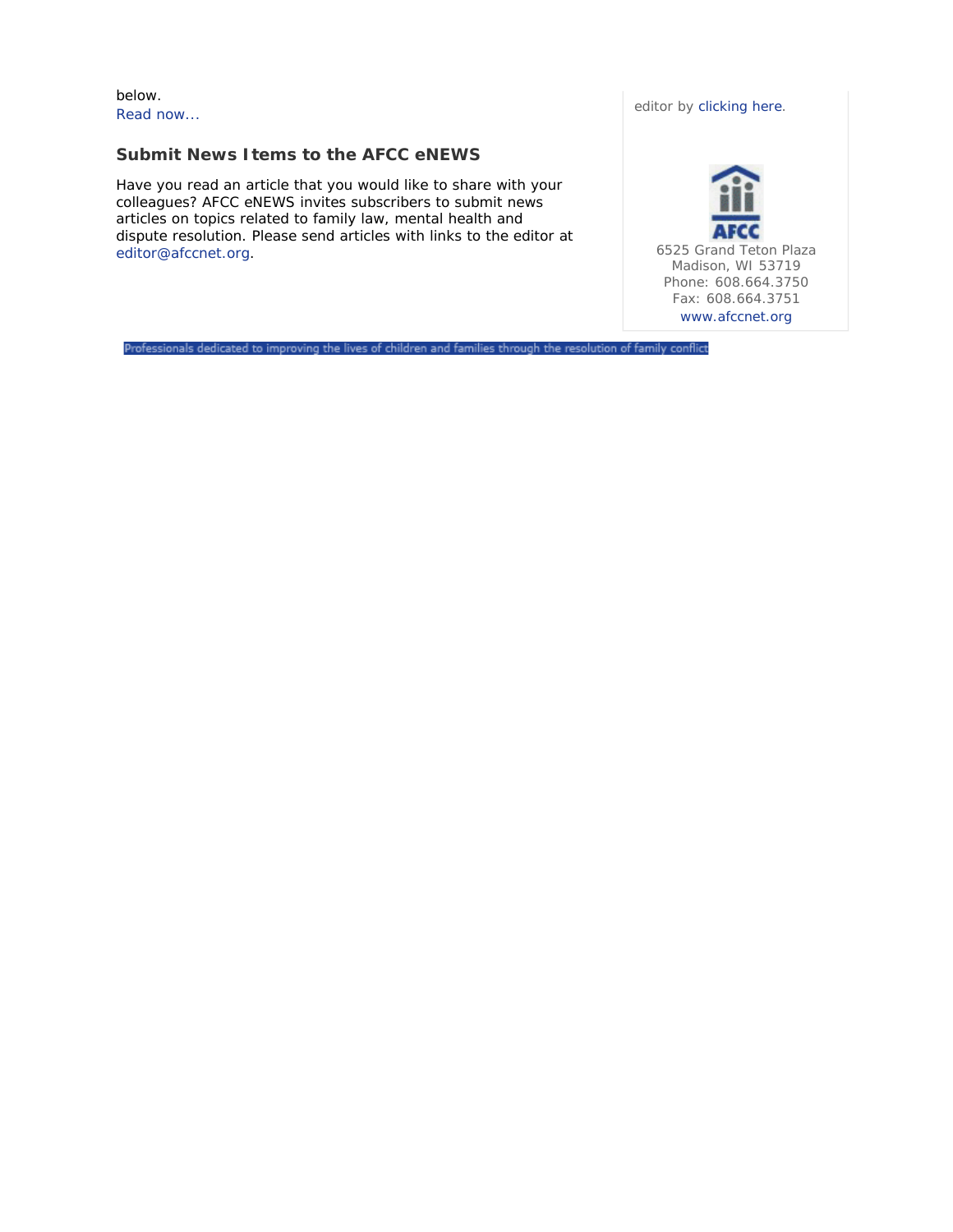



### **ABOUT AFCC**

**History**

#### **About AFCC**

- **Mission, Vision and**   $\gg$ **Values**
- **History**
- **Board of Directors**
- **Staff**
- **Committees**
- **Task Forces and Initiatives**
- **AFCC HOME**



#### **A Legacy of Innovation and Collaboration**

The Association of Family and Conciliation Courts (AFCC) took root in California in the spring of 1963 with the creation of the *California Conciliation Courts Quarterly*, the first publication to promote the interchange of ideas between California's conciliation courts. Judge Roger Alton Pfaff, presiding judge of the Superior Court of Los Angeles, wrote:

California has become a model for conciliation services as a part of the judicial function for other states to emulate and each year we find jurisdictions creating such services. It may well be that in the not too distant future this little publication may have a wider dissemination with similar courts in other states.

Judge Pfaff's words proved truly prophetic. The publication, which now goes by the name *Family Court Review*, is presently read by thousands of subscribers around the world in countries including Argentina, Australia, Canada, Chile, Denmark, Germany, Israel, Japan, New Zealand, Portugal, South Africa, Spain, Sweden, the United Kingdom, and the United States. Meanwhile, AFCC has grown from a handful of California counselors and judges to an international association of judges, lawyers, mediators, custody evaluators, parenting coordinators, parent educators, court administrators, counselors, researchers, academics, and other professionals dedicated to the resolution of family conflict.

In the nearly five decades since its inception, AFCC has changed dramatically in size, scope, geography and membership. AFCC members have led the way in developing new processes and programs to meet the needs of families in conflict. Members of the association have conducted research and written books that have served as the impetus for reform in family courts and public policy arenas throughout the world. Indeed, the changes in family court systems and within AFCC over the years have been remarkable. What has not changed, however, are the ideas that inspired AFCC's founders: that an organization facilitating an interdisciplinary exchange of ideas and information can serve as an agent of change and a catalyst for the needs of families, and especially children, in conflict.

#### **In the Beginning: AFCC in the 1960s**

The first AFCC conference was held on Saturday, September 7, 1963, in Los Angeles. Conciliation counselors and judges from six counties in California gathered to talk shop well into the evening. Among those participating in the first inaugural event were two Los Angeles Conciliation Court counselors who would lead AFCC in the future. Meyer Elkin, who would serve as AFCC President in 1977 and as editor of the *Review* from 1963 to 1986, and Stanley Cohen, AFCC Executive Director from 1983 to 1988 and co-editor of the Review from 1986 to 1991.

Interest in court-connected services spread beyond California as courts in Hawaii, Idaho, Ohio, Oregon, Michigan, Arizona, Montana and several Canadian provinces began establishing court services. By 1964, the AFCC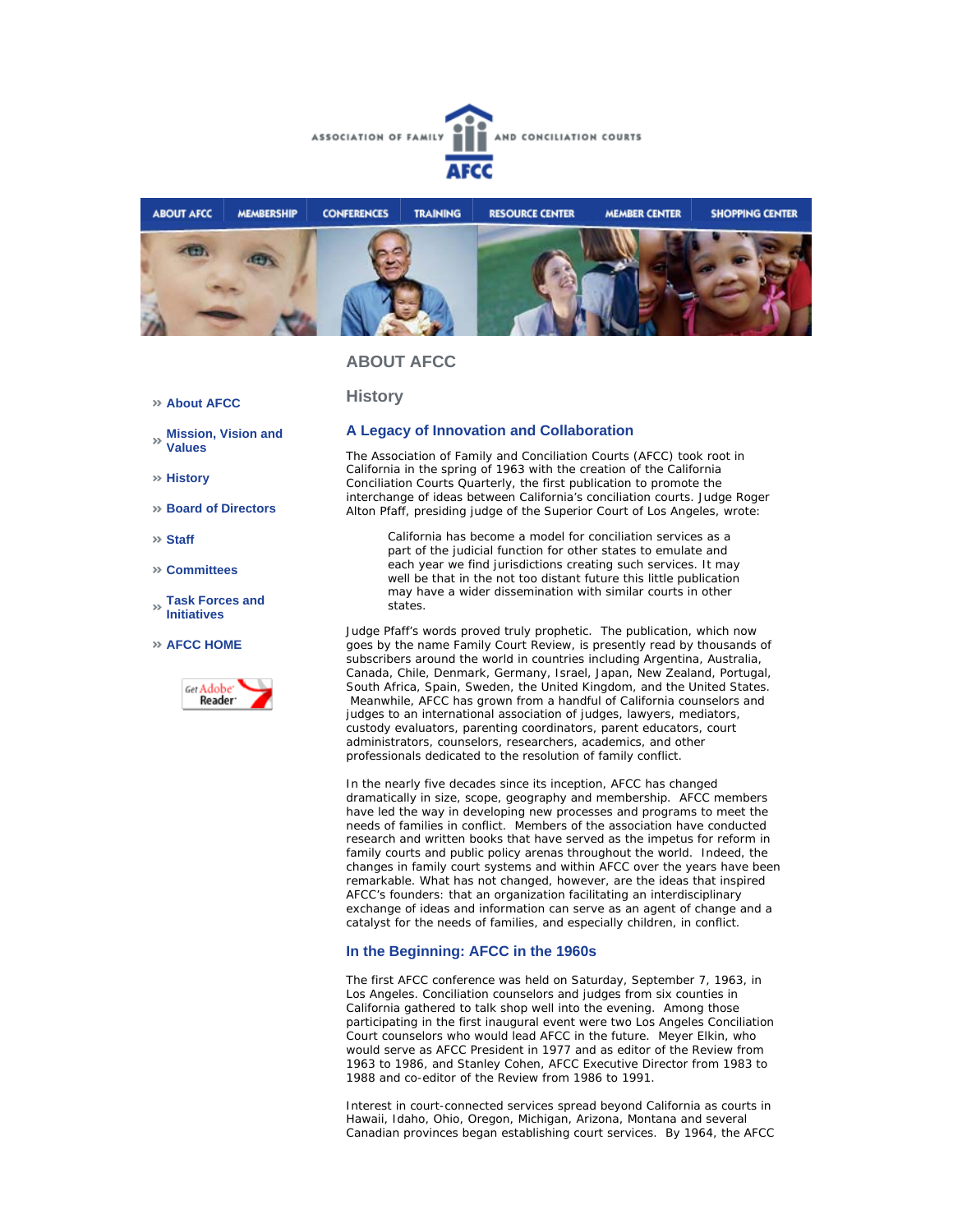conference had grown to a two-day event with 90 participants coming from several states outside of California. In May of 1967, AFCC held its conference outside of California for the first time in Phoenix, Arizona.

AFCC's founding members had a different focus from those working in family courts and court services today. The job title for many court service staff members was "marriage counselor." The work of the counselors focused on reconciliation between husbands and wives. Conference programs and *Review* articles emphasized the role of the court as a provider of short-term marriage counseling services and the use of husband-wife agreements to resolve marital disputes to promote reconciliation. The use of trial separation agreements as a way to effect reconciliation was discussed as a novel, albeit controversial, technique. AFCC went on record encouraging then California Governor Ronald Reagan to continue the Blue Ribbon Commission on the Family and "to begin a concerted assault on the high incidence of divorce in our society and its tragic consequences." *Blueprint for a Successful Marriage,* a brochure developed by the Los Angeles Conciliation Court, was made available to other courts through AFCC.

By 1965, AFCC had adopted bylaws and a constitution, and "California" was dropped from the organization's title. The name was changed to the Conference of Conciliation Courts, recognizing that the appeal of the organization had spread beyond California. By the end of the decade AFCC committees were established to focus on legislation, professional standards, publications and membership.

As the 1960s drew to a close, worldwide social and political changes did not escape AFCC. A 1968 survey of all 50 states and the District of Columbia found that 19 states had some form of court-connected counseling services. No fault divorce became law in California. The December 1969 issue of the *Conciliation Courts Review* introduced a new concept to the movement with an editorial by Meyer Elkin titled, "A Conciliation Court Is More Than a Reconciliation Court." Other articles focused on the role of the attorney in divorce and the development of visitation guidelines. Former AFCC President, and prominent judge, Hon. Byron Lindsey of San Diego, wrote an article questioning whether we were expecting too much of marriage.

#### **The 1970s: From Reconciliation to Divorce with Dignity**

By the early 1970s, AFCC's conferences had traveled some distance from their original California home. Annual conferences had been hosted by court personnel in Honolulu, Phoenix, Detroit and Chicago. Family court services were beginning to turn their attention to helping couples end their marriages with a greater sense of dignity and self-worth and with less trauma to themselves and the children.

The *Review* began to establish itself as a significant publication, having grown in size and scope and served as a harbinger of things to come for family courts worldwide. The September 1970 issue featured an article titled, "The Modern Family Rescue Team—Judge, Lawyer and Behavioral Scientist," by Andrew S. Watson, M.D. The article called for an interdisciplinary approach to court services, an increased numbers of counselors and thorough education of the bench and bar. In that same issue, Jack Bradford and Jean Brindley, marriage counselors from the Third Judicial Circuit in Detroit, wrote about group orientation and group intake processes, a precursor to the parent education programs that would proliferate so dramatically two decades later.

In 1975, Review Editor Meyer Elkin editorialized on the language of family law:

Why do we continue to use the language of criminal law in family law? Is it primarily tradition that causes us to continue to use the old words in family law? Or is it something else? Is it a reflection of the prevailing ambivalence of this society which, on the one hand, tells people that divorce is okay, but by its actions, or lack of it, shows that many still do not accept the idea of divorce in a pair-oriented society? We need to develop new words that will alleviate stress on the divorcing family rather than add to stresses already present….Family law is entering a new period. There is now present an opportunity for introducing new practices and procedures—and words that will represent the combined expertise of both law and the behavioral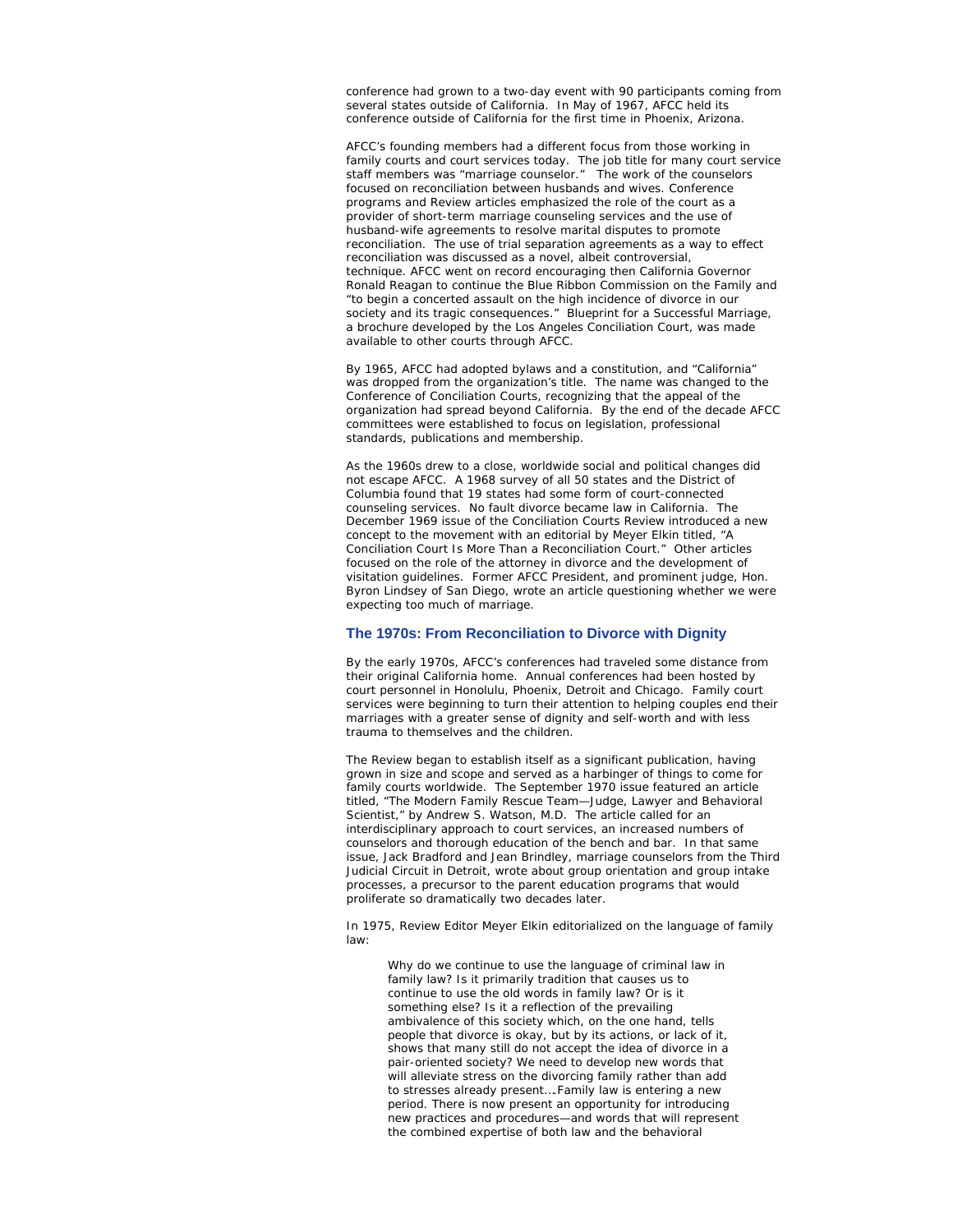sciences who, after all, are equally concerned and have similar goals regarding the strengthening of the family. Lets us now start the search for the words.

AFCC members and courts continued to lead the way in developing new services throughout the 1970s. In 1973, the Los Angeles Conciliation Court began a pilot program to mediate custody and visitation disputes. Divorce education workshops for parents began to emerge in several AFCC member courts.

Ten years after its inception, the Conference of Conciliation Courts had members in 15 states and several Canadian provinces, and 34 members on its Board of Directors. The 1973 Annual Conference was held in Chicago. The theme was, "Alternatives to Divorce." Regional conferences were also being added to AFCC's list of professional offerings, bringing the organization closer to its members and tailoring conferences that addressed issues germane to the region.

Throughout the 1970s, the Conference of Conciliation Courts became increasingly interdisciplinary and international. Conferences featured presenters from Canada, England, New Zealand and Australia, and *Review* articles featured contributions from judges, lawyers, academics, clergy and behavioral scientists. In 1976, the Conference of Conciliation Courts changed its name to Association of Family Conciliation Courts.

In 1978, AFCC held its first annual conference outside of the United States in Vancouver, British Columbia, and concepts such as family selfdetermination and mediation were the subject of discussion. Gender issues were emerging. The Divorce Experience, a didactic orientation program for divorcing parents and their children, was introduced.

The late 1970s marked the beginning of a new organizational trend. AFCC members in California came together to form the first AFCC chapter. In the years to follow, the AFCC California Chapter would be joined by chapters in Arizona, Colorado, Florida, Kansas, Massachusetts, Minnesota, Missouri, New Jersey, New York, Ontario and Texas.

By the end of the 1970s, AFCC membership had grown to 900 members, and the Board of Directors had expanded to 50 members. Professional networking opportunities were highly valued by conference attendees, as was the opportunity for camaraderie between the association's members who participated in pre- and post-conference trips to Alaska, New Zealand, Australia, England and Sweden.

The association was also becoming a business. AFCC's first executive director was California Counselor Frank Bailey, whose main job was to keep a current list of the members and put out the AFCC newsletter, keeping members apprised of association activities. The AFCC office moved to Portland, Oregon, when Professor Jay Folberg became executive director (1975-1980).

#### **The 1980s: The Mediation Explosion**

In 1981, AFCC offices moved to Ft. Lauderdale, Florida, when Nova Law School Professor Laurence Hyde was named executive director (1981- 1983). In 1983, the National Center of State Courts in Williamsburg, Virginia, was contracted to serve as secretariat of the organization, and Stanley Cohen, sociology professor at the University of Oregon Health Sciences and a founding member of AFCC, was named executive director, serving in that role until 1988. AFCC's headquarters moved back to Portland, Oregon, in 1984 when the university and Dr. Cohen assumed the administration of the association.

Publications and pamphlets such as *Parents Are Forever* and *Guide for Stepparents* were being developed and offered for sale. Through Dr. Cohen's efforts, the association secured a grant to produce an awardwinning film, "A Family Affair," narrated by actor Edward Asner, on family violence. The Children's Bureau of the Department of Health, Education, and Welfare awarded AFCC a research grant to study the effects of mediation on custody and visitation disputes in courts in Connecticut, Los Angeles and Minneapolis.

Interest in court-connected reconciliation counseling was diminishing, and joint custody, mediation, domestic violence and stepfamilies were becoming central issues. The legislation boom had begun, and it was moving in a strong wave from California across the United States.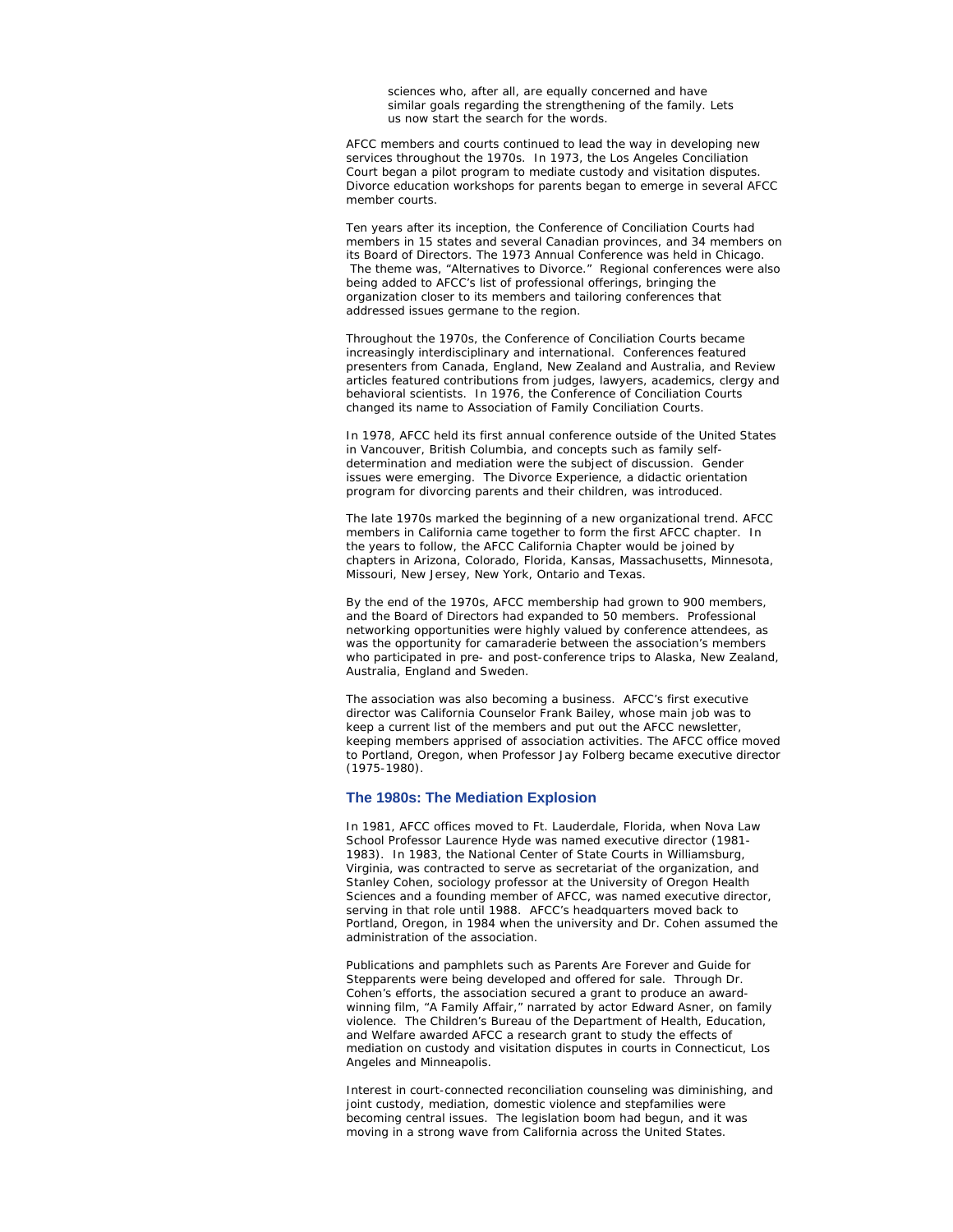Mandatory mediation and joint custody were hot topics.

AFCC's Mediation Committee hosted three national symposia on mediation standards between 1982 and 1984. Representatives of more than thirty organizations participated in developing the first set of Model Standards of Practice for Family and Divorce Mediation. By the late 1980s, mediation of custody and visitation disputes was mandatory in jurisdictions in more than 33 states.

Separated and divorcing parents were becoming a new constituency. Fathers were organizing groups to advocate for their parenting interests, and mothers were drawing attention to the economics of divorce and child support arrearages. AFCC's conferences featured children and parents recounting their divorce and custody disputes and the resolution of these disputes through mediation and joint custody.

Meyer Elkin's eloquent editorials in the *Review* continued to capture the spirit and commitment of AFCC members. In the 20th Anniversary issue, he noted the ripple effect that the association had on the field of divorce:

#### *Cast a Pebble in the Pond*

Let all of us, in our own unique way, recommit ourselves to the search for the pebbles of change that can be cast into the social pond. Let us create a divorce process that recycles divorce pain into new patterns of personal and familial growth, which, in turn, will also strengthen our entire society. Let us protect our children from the unnecessary hazards of the divorce experience so that they, like their parents, can be strengthened by divorce rather than defeated by it. And let us never forget that if the lights go out in our children's eyes, be they children of divorce or any other children, we will all live in darkness.

Immediately preceding AFCC's 20th Anniversary, AFCC changed its name again. Although the term "conciliation court" was unfamiliar to many members, it was also a part of AFCC's heritage. In an effort to bridge these interests, the new name of the organization became the Association of Family and Conciliation Courts.

In 1983, AFCC elected its first Canadian president, Hon. John VanDuzer from Hamilton, Ontario, and the association's conference was held in Toronto. AFCC conferences had become major events by this time, demanding hundreds of hours of volunteer members' time and effort. Conferences had grown to five days including pre-conference institutes, committee meetings, and board meetings in addition to plenary sessions and multiple workshops. The number of pamphlets and publications produced by AFCC was also growing, and AFCC began to offer videotapes on custody resolution counseling and divorce.

By the mid-1980s, family court service programs were feeling the strains of the economy, and AFCC membership leveled off. The use of custody evaluations, overshadowed by the advent of mediation, was reemerging as custody disputes were becoming more complex and high-conflict families were challenging the capacity of the court system.

#### **1988—AFCC's 25th Anniversary**

The 25-year mark in AFCC's history was significant. AFCC returned to its roots in Los Angeles for its annual conference. The conference theme, "Helping Children and Families—The Best of AFCC," set the stage for the children and family member participants from the conference ten years earlier to return to provide a retrospective look at divorce and its impact.

AFCC conferences had developed a loyal following as members planned their vacations around conferences and spouses and children became like extended family. The friendships and kinships between members continued to grow as members kept in touch between conferences, corresponded, traveled together, shared family events, and laughed and grieved together.

As AFCC completed its first quarter century, some significant changes took place. Meyer Elkin retired as editor of the *Review* and turned over the journal to co-editors Stanley Cohen and Hugh McIsaac, Los Angeles, CA. It seemed significant that two were chosen to replace one. The *Review*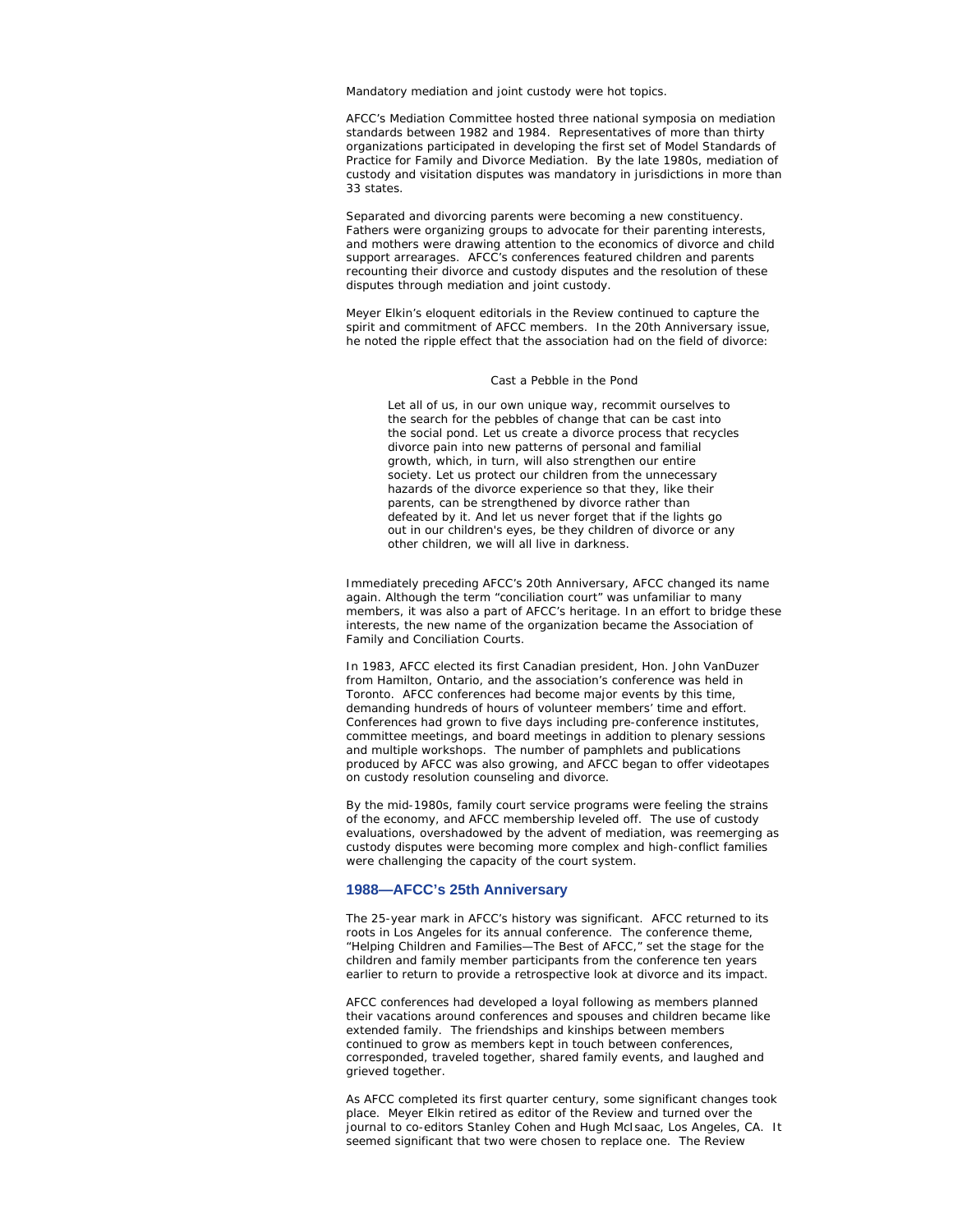Editorial Board had grown from eight members to 38 members from around the world and individual issues of the *Review* were now more than 80 pages in length. Putting out a journal of this size had become more than a cottage industry, and in 1990 Sage Publications took over publishing and marketing responsibilities for the *Review*. In 1988, Stanley Cohen retired as executive director, and Ann Milne, a long-standing AFCC member, became executive director in 1989. The administrative office moved to its present home in Madison, Wisconsin. At the end of the decade, AFCC membership was approaching 1,200.

#### **The 1990s: Complex Family Issues**

AFCC entered the 1990s and its growing membership was being professionally challenged by increasingly difficult family issues. The *Review* and conferences served as a forum to explore the many controversies emerging in the field. The 1989 Annual Conference in Chicago featured a pre-conference symposium on mediation and domestic abuse, and in 1992 AFCC received a \$200,000 grant from the State Justice Institute to collaborate with The Urban Institute in Washington, DC to study the impact of mediation on custody disputes involving allegations of domestic violence.

The challenges posed by high-conflict families were front-and-center issues for most courts, and AFCC members led the way in developing new processes and techniques for working with these challenging family members. AFCC continued to serve as a catalyst for the dissemination of information through conferences, training programs, publications, and videotapes. Parenting coordinators, domestic abuse, mediation-arbitration, collaborative law, supervised visitation, custody evaluation, and child protection and dependency mediation began to appear on conference programs as members searched for effective family dispute resolution processes.

#### **1993—AFCC's 30th Anniversary**

AFCC celebrated its 30th Anniversary in New Orleans in May 1993. The conference theme and opening night videotape, "The Economic Impact of Divorce," provided an opportunity for more than 700 delegates to look at the big-picture impact of divorce and celebrate the largest conference attendance to date.

In 1993, the association received a major grant from the Hewlett Foundation that enabled AFCC to add additional staff and absorb some of the work of AFCC's many hard-working volunteer members. In 1994, Peter Salem joined the AFCC staff to become AFCC's associate director. Conference planning was centralized in the administrative office and AFCC began to offer additional training and consulting services.

#### **Second World Congress on Family Law and the Rights of Children and Youth**

In 1997, AFCC partnered with Australia's World Congress, Inc. to host the Second World Congress on Family Law and the Rights of Children and Youth. Chaired by AFCC's first non-North American president, Hon. Alastair Nicholson, Chief Justice of the Family Court of Australia, the threeyear planning effort involved hundreds of AFCC volunteers and culminated with more than 1,500 delegates from more than 50 countries participating in the five-day extravaganza. The lengthy list of luminaries included First Lady Hillary Rodham Clinton, who served as honorary chairperson; renowned pediatrician Dr. T. Barry Brazelton; San Francisco Mayor Hon. Willie Brown; Nobel Peace Prize Recipient Dr. Jose Ramos-Horta; and former U.S. Congresswoman Hon. Patricia Schroeder.

By 1998, mediation had established itself as a professional field of practice. Concerns about training, certification and regulation were apparent, and AFCC reconvened the Symposium on Model Standards of Practice for Family and Divorce Mediation, which last met in 1984. Representatives of more than twenty organizations worked over the course of three years to create a revised set of model standards. The Model Standards were subsequently adopted by AFCC, the American Bar Association, the Association for Conflict Resolution, and numerous state and local mediation organizations.

On a sad note, the 1990s saw the passing of several noteworthy AFCC leaders. Meyer Elkin, a founding AFCC member and long-standing editor of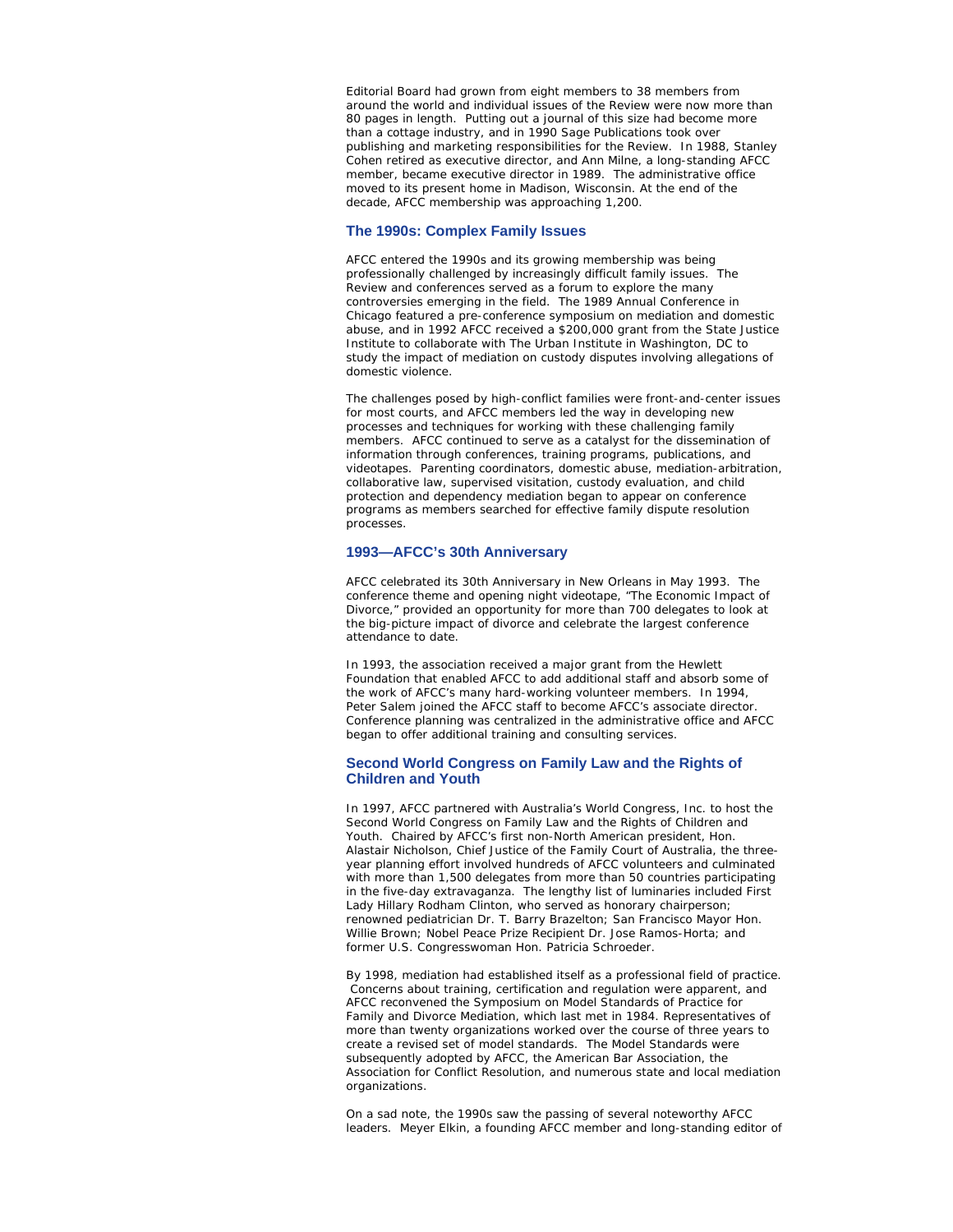the *Review*, passed away in 1994, and in 1995 former executive director Stanley Cohen died in a tractor accident on his Oregon farm.

The last decade of the 20th century featured continued growth for AFCC. The number of AFCC members increased to nearly 1,700 by during the 1990s and conference attendance also grew. AFCC's quarterly journal, now named, *Family Court Review* and edited by Professor Andrew Schepard, found a home and cosponsor at Hofstra Law School, accompanied by a student editorial staff.

#### **The Turn of the Century**

The twenty-first century would see unprecedented growth for AFCC, beginning with one of the largest conferences in AFCC history. Nearly 750 delegates joined AFCC for its 37th Annual Conference in New Orleans in May 2000 as U.S. Senator Paul Wellstone and his wife, Sheila Wellstone, a well-known advocate against domestic violence, provided the keynote address. AFCC members were saddened to learn later of the Wellstones' tragic death in an airplane crash in 2002.

The New Orleans conference theme, "Alienation, Access, and Attachment," provided the opportunity for members of the Northern California Task Force on the Alienated Child, led by Dr. Janet Johnston and Dr. Joan Kelly, to share their reformulation of Richard Gardner's controversial Parental Alienation Syndrome. The work of the task force was then published in what would become a landmark special issue of the *Family Court Review*.

AFCC received a second organizational development grant from the Hewlett Foundation in the late 1990s and used it to focus on the future, survey its members regarding their needs, develop a Web site, and take stock of AFCC's organizational structure and its capacity to move forward. AFCC initiated a revision of its bylaws and governance procedures, and the AFCC Board of Directors was downsized from 50 members to 19.

With AFCC staff and many members en route to New York for the 2001 Regional Conference, terrorists struck the World Trade Center on September 11. The conference was cancelled, but the AFCC spirit was not to be daunted by these events. With the support of AFCC New York members and Hofstra Law School, the conference was held five months later, and AFCC members worldwide contributed money and support to help the organization weather this challenge.

In 2002, Ann Milne retired and Peter Salem became the eighth executive director in the history of AFCC. In 2003, AFCC celebrated its 40th Anniversary in Ottawa, Ontario, twenty years after AFCC's first Canadian President, Hon. John VanDuzer organized the AFCC conference in Toronto. Twenty years later, Justice VanDuzer was honored for his contribution at the Ottawa conference.

In 2004, the AFCC Board of Directors passed a strategic plan calling for the association on initiatives to influence the field of practice. A series of special projects resulted, among them:

- AFCC was awarded a contract to develop and evaluate a researched -based screening instrument for the Connecticut Court Support Services Division. The project was a finalist for the Kennedy School of Government Innovations in American Government Award.
- AFCC President Hon. George Czutrin appointed a Parenting Coordination Task Force in 2003 to take the lead in the development of this emerging new field. The task force produced the first national set of Guidelines for Parenting Coordinators, adopted by the AFCC Board of Directors in May 2005.
- AFCC President Leslye Hunter appointed a task force in 2004 to revise the AFCC Model Standards for Child Custody Evaluation. The Model Standards were adopted by the AFCC Board of Directors in May 2006.
- AFCC partnered with Hofstra Law School Center for Children, Families and the Law on the Family Law Education Reform Project (FLER), an effort to close the gap between the teaching and practice of family law. FLER systematically included hundreds of interdisciplinary family court professionals in the project The FLER Project hosted the first AFCC-sponsored conference at the Johnson Foundation's prestigious Wingspread Conference Center. The FLER Report was endorsed by numerous national organizations and the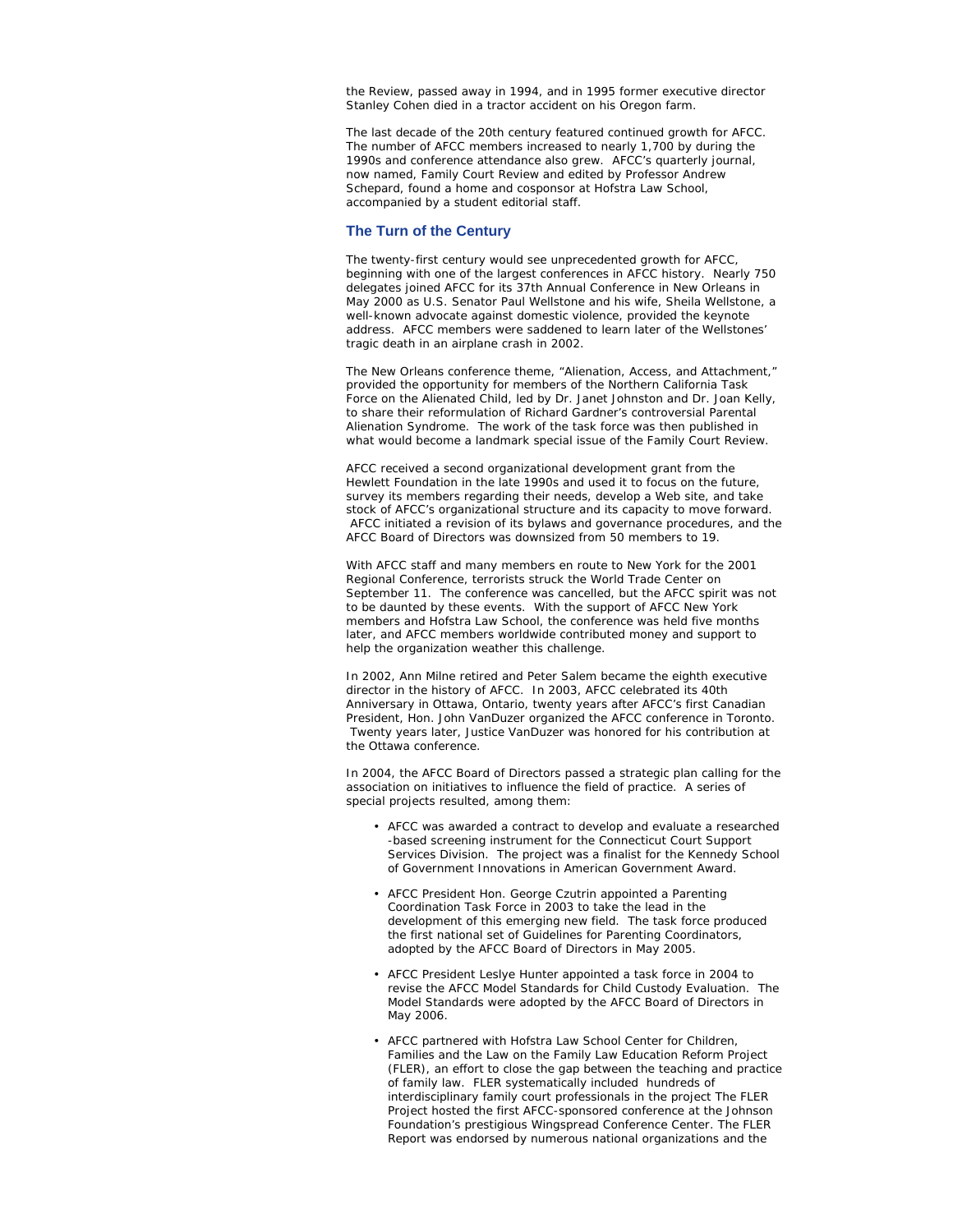October 2006 issue of *Family Court Review* is dedicated to the FLER project. The project is ongoing and is currently developing a Web site to support skills based, interdisciplinary teaching of family law classes.

• AFCC partnered with the National Council of Juvenile and Family Court Judges (NCJFCJ) to co-sponsor a think tank on Domestic Violence and Family Courts, AFCC's second Wingspread Conference. The think tank focused on issues of differentiation in domestic violence and participants included leading judges, legal and social science scholars, domestic violence advocates and interdisciplinary family court and family law practitioners. Following the conference, participants from different professional backgrounds wrote and presented together to encourage greater collaboration between family court professional and domestic violence advocates. The July 2008 issue of *Family Court Review* is dedicated to this project.

AFCC conferences remain a springboard for new initiatives, however they have faced some challenges in the first decade of this century, beginning with the cancellation of the New York Regional conference in September 2001. The 2003 Annual Conference in Ottawa contended with the SARS outbreak in Ontario. And the 2006 Annual Conference had to be relocated from New Orleans to Tampa, Florida following the devastation of Hurricane Katrina. However, AFCC and its members have been resilient. Attendance records were shattered with more than 900 attending the 44th Annual Conference in Washington, D.C. in 2007, and more than 1,000 participating in the 45th Annual Conference in Vancouver, British Columbia in 2008, including record-setting numbers of participants from Canada and overseas.

AFCC continued to grow in the 21st century. By mid-2008 AFCC's membership had increased to more than 3,600 members from 19 countries. The number of AFCC Chapters continued to expand, including AFCC's first Canadian Chapter in Ontario. AFCC signed on with Wiley-Blackwell to publish *Family Court Review* and Dr. Janet Johnston came aboard as Associate Editor. Online capability exploded *Family Court Review* readership. AFCC's e-newsletter (the *AFCC eNEWS*) and parenting coordination listserv (the AFCC Parenting Coordination Network) further expanded the association's reach.

#### **The AFCC Legacy**

AFCC members all share in an impressive legacy passed down from its founding members and the many others who have served AFCC with such fierce dedication. From a small group of court counselors and judges, AFCC has grown to a robust association representing more than a dozen disciplines with members in 19 countries.

In the future, AFCC members will continue to lead the field. The agenda has changed from reconciliation in the 1960s, to divorce with dignity in the 1970s, to mediation in the 1980s, to working with high-conflict and violent families in the 1990s, reflecting the diversity and complexity of contemporary families. Unrepresented litigants, same-sex partnerships, never-married parents, dependency mediation, domestic abuse, parenting coordination, custody evaluations, non-residential parenting, relocation, alienated children and family preservation are among the present and future challenges for AFCC members.

Looking back over nearly half a century, it is clear that the complexity and severity of issues facing families has changed dramatically. Although the issues may change, one thing remains constant: AFCC members continue to share an impressive commitment to families and children cultivated by the founders of the association and instilled in its members and leadership since 1963. The vision has endured, and generations of families have benefited.

6525 Grand Teton Plaza, Madison, WI 53719 Phone 608.664.3750 Fax 608.664.3751 afcc@afccnet.org www.afccnet.org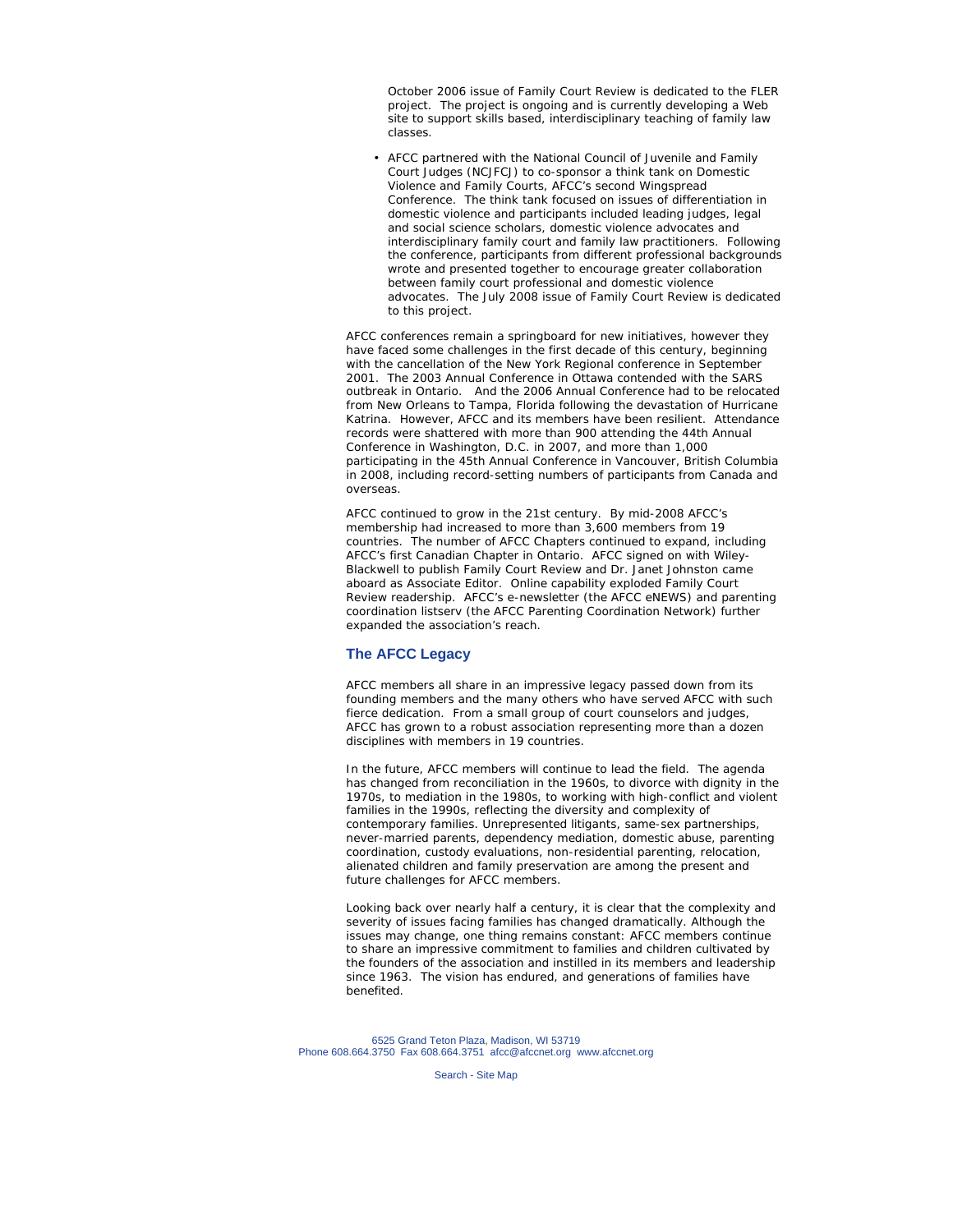



#### **MEMBER CENTER**

#### **Study Examines Teens' Adjustment in Blended Families**

*Courtesy of J.M. Craig Press, Inc.*

*Gosselin, J. and David, H. [2007]. Risk and Resilience Factors Linked with the Psychosocial Adjustment of Adolescents, Stepparents, and Biological Parents. Journal of Divorce and Remarriage, 48, 29 - 53.*

We have published articles that emphasize the importance of interpersonal relations in the divorce process [See Digests: 5, 3; 7, 1; 8, 1, 2, 5, & 9]. This article goes further and discusses the effect of a wider circle of relationships on the adjustment process of teens.

When parents remarry, they create far more complex relational systems for themselves and their children than had existed previously. Furthermore, at the time of remarriage, many parents make extra efforts to establish and solidify these new relationships. This article addresses the effect such attempts may have when parents have adolescent children.

The authors studied 80, French-speaking Canadian stepfamilies who had at least one adolescent living with them an average of 20 days per month. The participant families were approximately equally divided between stepmothers and stepfathers; they had been together for an average of five years. The sample was overwhelmingly Caucasian and well-educated. The parents and teens all completed questionnaires.

#### **The author found that:**

- Adolescents were better adjusted when their parents also were.
- When children lived with their mother and stepfather, problems in the teen-stepfather relationship increased based on the amount of time the teen spent in their household.
- "Stepmother households have more boundary and relationship issues than stepfather households, and the adolescents face greater challenges in trying to adjust to stepfamily life [p. 41].
- Teens had more conflict with their parent when the stepparent was not involved in discipline, but at the same time, the teens did not want the stepparent involved with them in that way.
- Stepfamilies had lower levels of adjustment based on the amount of time the teen lived in their home. •
- When teens spent less time in the home of a parent, all three were better adjusted.
- When parents had stronger relationships with their teens, the teen and stepparent had more positive relations with each other.

#### **Critical Analysis**

#### **Family Court Review**

- **AFCC Conference Audio**
- **AFCC News**
- **Member Directory**
- **Member Resources**
- **Chapter Resources**

#### **AFCC HOME**

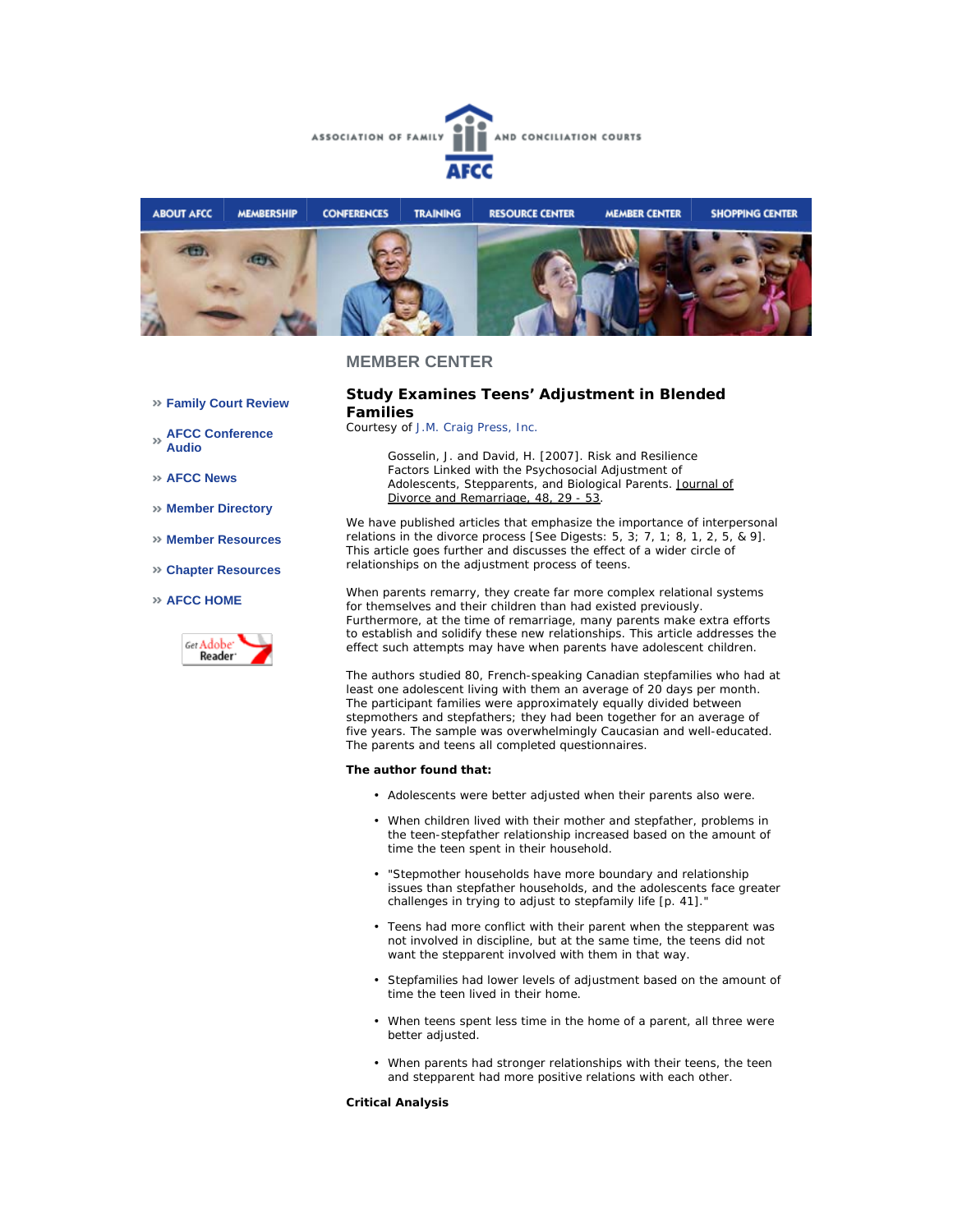This is the first article we have seen that examines teen adjustment on both sides of the divorce equation. Another strength is that the authors included the views of stepfathers, stepmothers and the adolescents. In terms of limitations, the result may not apply to the U.S. due to cultural/language differences. Also, participants completed questionnaires only and were not interviewed. Finally, only one of the teens' biological parents was involved in the study.

#### **Recommendations**

This study validates what many readers may consider to be common sense. At the same time, it provides us with interesting and useful findings.

Teens had more problems with boundaries when living with fathers and stepmothers as compared to those who lived with mothers and stepfathers [See Digests: 5, 3; 7, 1; 8, 1, 2, 5, & 9]. In our experience, this is not unusual as fathers are somewhat more inclined to off-load parenting responsibilities to stepmothers. Doing so is not in a teen's best interest, and fathers are well-advised to take the role of an authoritative parent instead [See Digests: 5, 3; 7, 1; 8, 1, 2, 5, & 9].

Teens did not want stepparents involved in discipline even if it meant more conflict with their biological parent. This places stepparents in the difficult position of managing new relations with their stepchildren and at the same time trying to be authoritative figures in their lives. To make this transition more effective, biological and future stepparents should carefully consider these matters early in their relationships in order to allow relations between the teen and stepparent to evolve and grow.

*For this as well as other valuable research visit J.M. Craig Press online at www.jmcraig.com or call (877) 960-1474. AFCC members receive a 25% discount on all J.M. Craig Products.*

J.M. Craig Press, Inc., 12810 Hillcrest Road, Suite 217 Dallas, TX 75230 (972) 960-1472 or (877) 960-1474

*Copyright © 1999 - 2008 J.M. Craig Press, Inc.*

6525 Grand Teton Plaza, Madison, WI 53719 Phone 608.664.3750 Fax 608.664.3751 afcc@afccnet.org www.afccnet.org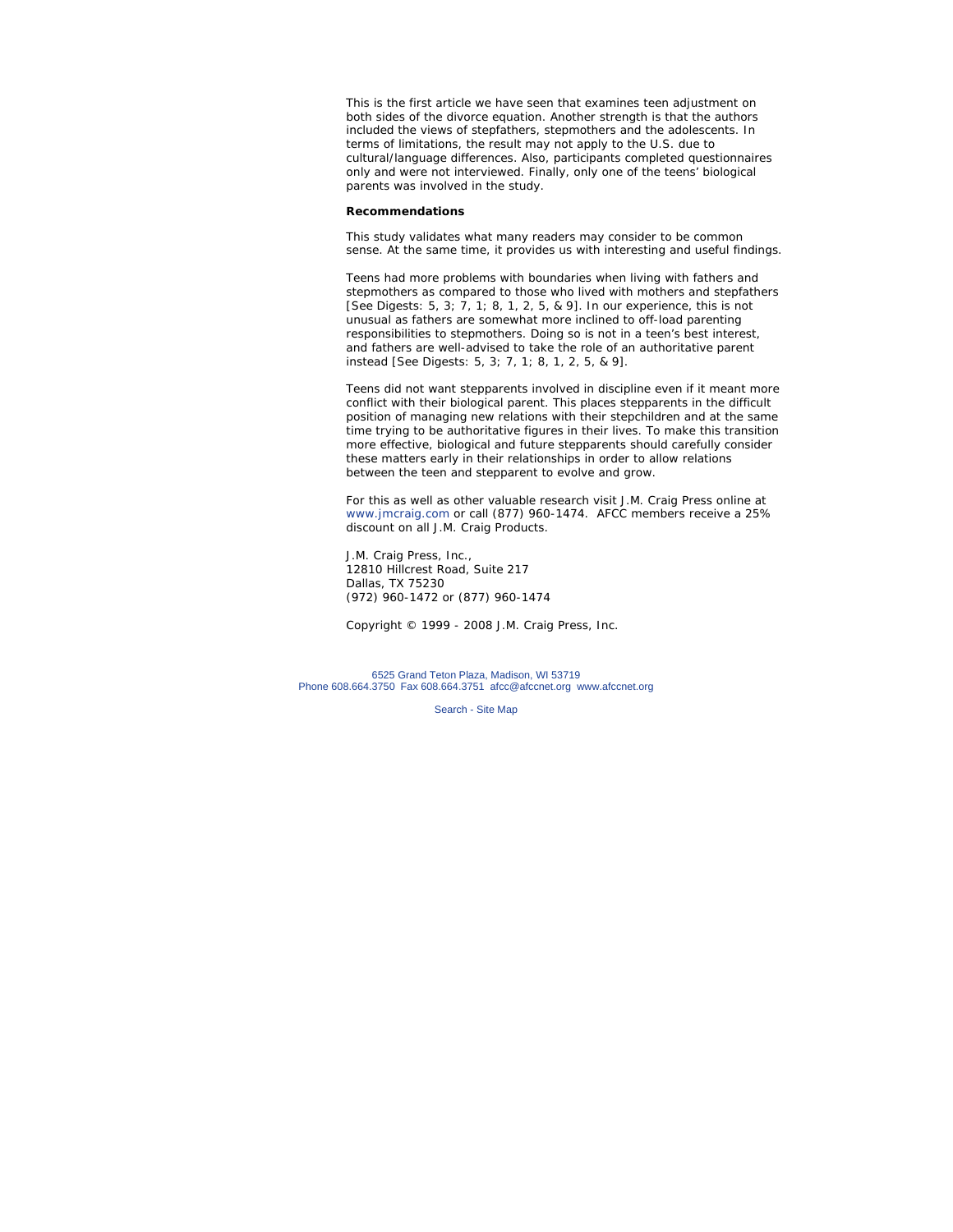



#### **MEMBER CENTER**

--------

**Family Court Review** 

**AFCC Conference Audio** 

**AFCC News** 

- **Member Directory**
- **Member Resources**
- **Chapter Resources**

#### **AFCC HOME**



### *NEW!* **FEATURED NEWSLETTER AND MEDIA**

#### **Jobs in Dispute Resolution Email Blast**

*Courtesy of the New York State Dispute Resolution Association*

**----------------------------------------------------------------**

If you would like to subscribe to this newlsetter, please send an email to Emily Menn, Esq., Director of Education & Professional Development at the New York State Dispute Resolution Association, with the subject "ADD TO DISPUTE RESOLUTION JOBS LIST" in the email. These opportunities will be permanently posted on the New York State Dispute Resolution Association website (www.nysdra.org) and are free to access.

#### **Bioethicist, Kansas City University of Medicine and Biosciences, Kansas City, MO**

Application Deadline: 2008-10-01 Kansas City University of Medicine and Biosciences (KCUMB) announces a unique and exciting opportunity in Bioethics. The University recently received stipulation to establish a new Masters of Arts degree in Bioethics. Having successfully launched the new program this year, KCUMB seeks a Bioethicist who will partner with existing faculty to further shape and develop this new Masters degree. The successful candidate must have a PhD degree in ethics (philosophical or religious) or other fields related to Bioethics, or a Masters in Bioethics, combined with an advanced clinician's degree (e.g., D.O., M.D., MA or Ph.D. in nursing, etc.), and some teaching experience in bioethics, preferably at the graduate level. Responsibilities: provide academic leadership and contribute to the education of students, including course offerings in the Bioethics degree program and some lectures for COM students; plan and execute research and scholarly endeavors; assist with the growth and expansion of the Bioethics program and the formation of partnership opportunities; assist in ensuring achievement of strategic goals and objectives; and contribute to the advancement of the university. For additional information contact Richard Randolph, Ph.D., Assistant Professor, Chair of Bioethics, rrandolph@kcumb.edu.

Salary and rank will be commensurate with experience and qualifications. Interested candidates should submit a letter of interest for job #07-36, curriculum vitae, salary range requirements, a statement of each of the following: teaching philosophy, research interests, and strengths for the position, and letters of recommendation from three references to: Dawn Rohrs, Assistant Vice President for Human Resources, 1750 Independence Ave., Kansas City, MO 64106-1453, 1-800-234-4847, ext. 2371 or 816- 283-2371; E-mail: employment@kcumb.edu, (MS Word or PDF only, please); Fax: 816-283-2285. www.kcumb.edu. Pre-employment drug screen and background checks required. Tobacco Free environment. EOE Contact: Donna Hinderaker 816-283-2372 dhinderaker@kcumb.edu

**Program Director, Community Conferencing Center, Baltimore, MD** The Community Conferencing Center is currently seeking applicants for PROGRAM DIRECTOR. The PROGRAM DIRECTOR oversees the coordination and administration of all aspects of the organization's service delivery including, maintaining the database, collecting information for reporting to funders, planning, organizing, staffing conferences, providing support and feedback to staff and volunteers. The Program Director manages case intake, case assignment, case facilitation, and case follow up. The Program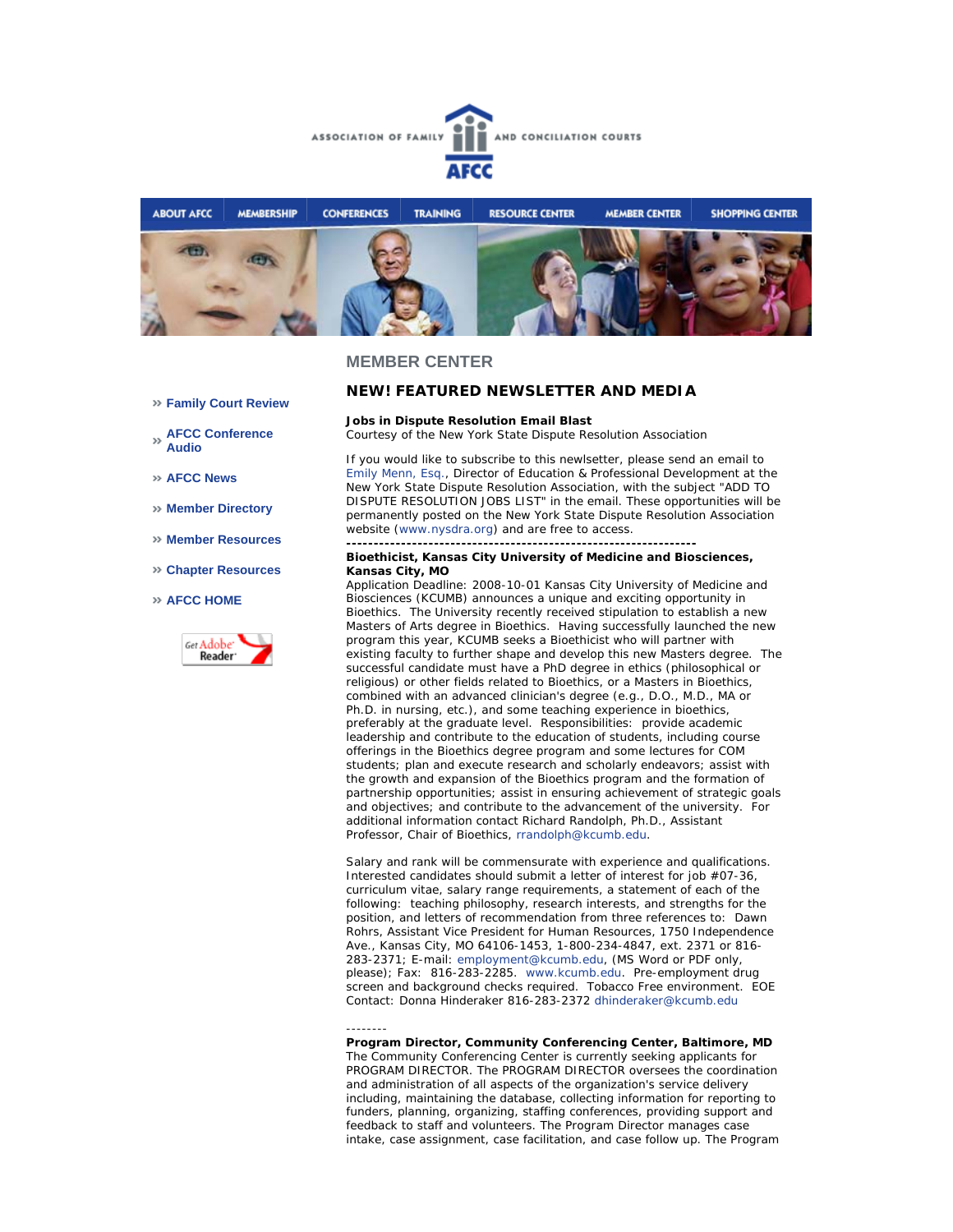Director coordinates resources to assist in the delivery of the organization's programs and services. The Program Director is a visible advocate in the community and is comfortable communicating the organization's mission to any audience. Performs other related duties incidental to the work described herein.

Additional Qualifications:

- Bachelor's degree from an accredited university
- 3-5 years direct service experience
- Proficiency in the use of the computer and other office equipment
- Ability to delegate responsibilities
- Strong written and verbal communication skills

• Ability to set priorities, develop a work schedule, monitor progress towards goals, and track details, data, information and activities

• Ability to proactively strategize to maximize services

• Ability to anticipate, understand, and respond to the needs of internal and external sources to meet or exceed their expectations within the organizational parameters

• Ability to represent the organizations to various audiences with a high level of confidence

This position requires a great deal of multi-tasking and flexibility as you may be required to work evenings and weekends. Personal & reliable transportation required. The position is a full-time position and includes a competitive salary and benefits package. All interested applicants should send their resume and cover letter to info@communityconferencing.org or mail to Community Conferencing Center, Attn: Deputy Director, 2300 N. Charles Street, Second Floor, Baltimore, MD 21218. \*\*No calls please\*\*

#### --------

#### **Associate Professor or Professor, Center for Bioethics at New York University, New York, NY**

The Center for Bioethics at New York University invites applications for a full-time position at the rank of Associate Professor or Professor to start either September 1, 2009, or January 1, 2010, pending budgetary and administrative approval. The appointment is for a five-year renewable term and without tenure implications. Teaching duties will include two graduate courses per year in the Masters in Bioethics program, one of which may on occasion be held at the NYU School of Medicine, and/or cotaught with other faculty members in the Program. One undergraduate course per year, in Medical Ethics or selected topics in Ethics. AOS: Medical Ethics, preferably with some Medical Center experience. AOC: Environmental Ethics, preferably with interest in public or global health issues.

Applications with a C.V. and three recent essays, published or unpublished, may be sent to: Professor William Ruddick, Director, Center for Bioethics, New York University, 285 Mercer Street, 9th Floor, New York, N.Y. 10003. Deadline for receipt of application is November 20, 2008. For addditional information contact: bioethics@nyu.edu or 212-992-7958. Professor William Ruddick, Director bioethics@nyu.edu

#### --------

#### **Program Director, New York City Family Court Mediation Program, Jamaica, NY**

The New York City Family Court Mediation Program is a court-based program administered by the Family Court in collaboration with Community Mediation Services to provide mediation services to Family Court litigants with pending custody, visitation or parent-child cases in the five boroughs of the City of New York. Community Mediation Services, Inc. (CMS), a notfor-profit agency based in Jamaica, Queens, is currently searching for a Program Director for this project. This hands-on position requires a mature, poised individual who will work closely with the ADR Coordinator of the NYC Family Court in administering this program. He or she should possess the requisite knowledge, skills and abilities to manage all aspects of cases referred by the Court at a high level of professionalism, competency, and efficiency. All applicants must possess a demonstrated commitment to mediation and a willingness to engage in all phases of case management and programmatic development. This position will require extensive travel between the five boroughs.

Responsibilities will include:

• Implementing and following policies and protocols developed in collaboration with the Family Court.

• Working closely and collaboratively with all stakeholders in NYC Family Court.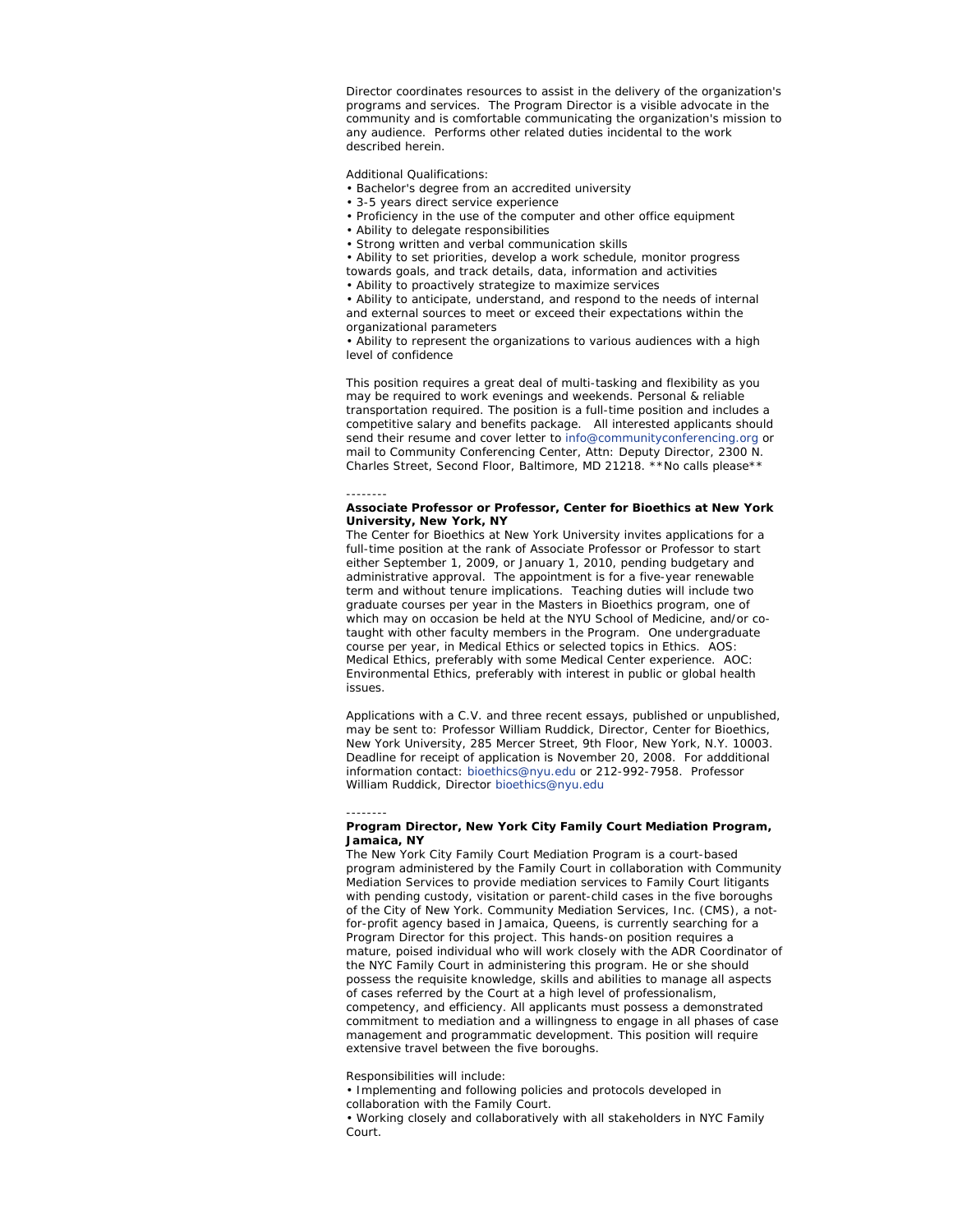• Managing case progress, tracking upcoming court dates, and maintaining all case documentation.

• Communicating with Family Court personnel and CMS agency supervisors, both verbally and in writing, to maintain timely reporting of case status and final disposition.

• Mediating complex custody/visitation and other family disputes, as well as coordinating a panel of paid consultant mediators.

• Working collegially with other staff to implement development,

monitoring, and quality assurance initiatives.

• Working to establish relationships with other community-based programs and government agencies to ensure proper referral services for clients in need

Qualifications: Bachelor's degree required. A demonstrated commitment to conflict resolution and mediation is necessary. Excellent interpersonal skills and organizational skills are required. Experience in mediating familyoriented disputes is required. Bi-lingual ability is a plus. The candidate should be an independent worker and be flexible to meet the needs of a non-profit environment. CMS is an Equal Opportunity Employer and offers an excellent compensation and benefits package.

To apply, send all applications (including a cover letter with a description of how the candidate meets the desired qualifications, salary history, resume, and references) to:

Salary: Commensurate upon experience. Location: Queens, Staten Island and Brooklyn

How to Apply: Michelle M. Leonard, Esq. Director of Mediation Services Community Mediation Services, Inc. 89-64 163rd Street Jamaica, New York 11432 e-mail: mediatenyc@yahoo.com fax: 718.658.4077 website: www.mediatenyc.org Last day to apply: September 23, 2008; Language(s): Spanish

#### ------------- **Env. Facilitation/Mediation/Policy Intern, CONCUR, Berkeley, CA**

CONCUR, Inc. is currently seeking a Fall 2008 intern (August 15 - December 31). The ideal candidate would be an individual who recently completed a graduate degree or is now a graduate student looking for realworld work experience. We will also consider outstanding students who have completed a BA and are preparing for graduate school.

Intern Duties and Opportunities: The intern we recruit will be asked to work alongside CONCUR Principals and Associates in all aspects of our work to resolve disputes over a wide range of natural resource and environmental issues. Duties include research, preparation for and debriefing of mediated negotiations, support for our training courses, and teaming with colleagues in firm-wide administrative support. The intern will have several opportunities to observe facilitated and mediated sessions and to participate in our upcoming course, "Facilitating and Mediating Effective Environmental Agreements." A full description of the role and duties as well as application instructions can be found at: http://www.concurinc.com/employment.html#intern

About CONCUR, Inc: CONCUR is a leading provider of services in environmental dispute resolution. We work to resolve disputes over complex natural resources issues. Our work focus ranges across land use, water, marine resources, air quality, and climate change. We use the tools of strategic planning, policy analysis, and agreement-focused facilitation and mediation.

#### ----------- **Midlevel Spanish Speaking International Arbitrator, Undisclosed Law Firm, New York, NY**

Top law firm has an exciting opportunity for a Midlevel International Arbitrator who speaks Spanish. Please have 3-5 years of experience. The firm is doing top-notch, interesting work and the department is growing. You must have graduated from a top-tier law school with top grades and had top law firm experience. Please attach law school transcript with resume. All inquiries are strictly confidential. To be considered for this position, include your resume (in Microsoft Word format) in an e-mail to: dcyr@americansearchcompanies.com Please forward a law school transcript as well if available, or if specifically required above. Please mention Job DC1NY7314V in your response. Contact: Danielle Cyr, Esq. Fax: (214) 889-1086 E-mail: dcyr@americansearchcompanies.com www.AmericanLegalSearch.com

---------- **Sr Customer Resolutions Specialist (# 58703), The Home Depot,**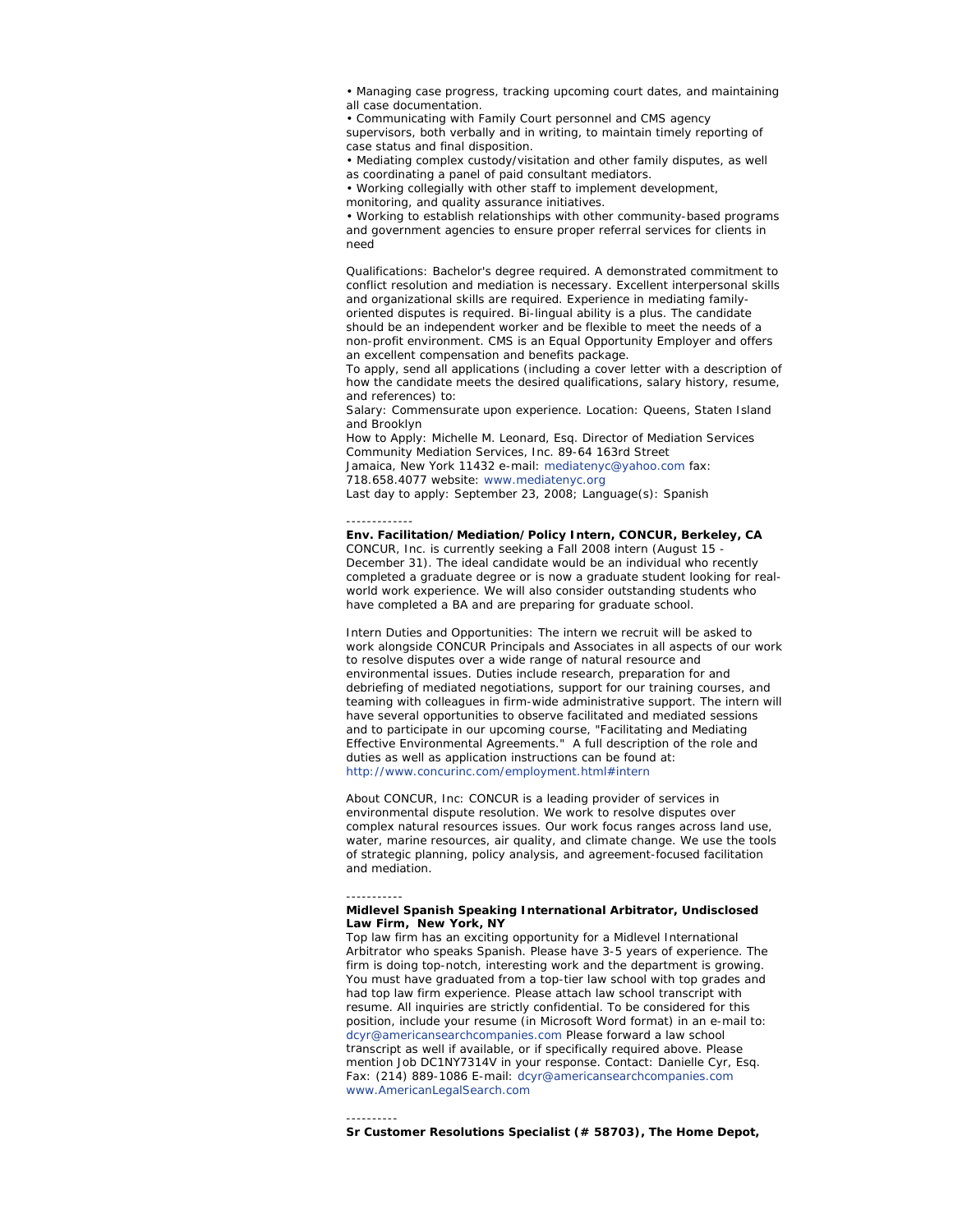#### **Orange CA**

Supports GL Department through resolution of claims identified for Alternative Dispute Resolution (ADR) as a means to avoid litigation, including preparation of files for ADR, attendance and active negotiation of claims through mediations and settlement conferences, continued negotiation and advocacy on files to facilitate earliest cost-effective resolution or preparation for litigation, and documentation and tracking of results. Position also includes management of web-based mediations for pre-suit ADR team and on site supervision of/ leadership for the third party administrator supporting the claims program.

MAJOR TASKS, RESPONSIBILITIES AND KEY ACCOUNTABILITIES - 25% Attends in-person mediations and settlement conferences for designated claims to include responsibility for negotiating directly with settlement authority.

25% Manages web- based mediations for the ADR program 40% Preparation of all assigned claim files for upcoming ADR sessions including but not limited to investigations, evidence collection, liability evaluations, review and analysis of medical records, continued negotiations with claimants and attorneys post-ADR to accomplish litigation avoidance objectives, and documentation of files that transition into litigation 10% Manages all metric reports for financial results of the ADR Program. NATURE AND SCOPE - Reports to Counsel-General Liability Responsible for helping others and providing on-the-job training or guidance

EDUCATION REQUIRED -The knowledge, skills and abilities typically acquired through the completion of a bachelor's degree program or equivalent degree in a field of study related to the job. YEARS OF RELEVANT WORK EXPERIENCE - 5

PHYSICAL JOB REQUIREMENTS -Most of the time is spent sitting in a comfortable position and there is frequent opportunity to move about. On rare occasions there may be a need to move or lift light articles. ADDITIONAL QUALIFICATIONS -Adjuster certification, paralegal certification or other legal training.

PREFERRED QUALIFICATIONS -5-10 years claims management experience Knowledge of MS Excel, MS PowerPoint and claims or case management databases

Strong background in review and evaluation of medical recordsApply Online: https://careers.homedepot.com

6525 Grand Teton Plaza, Madison, WI 53719 Phone 608.664.3750 Fax 608.664.3751 afcc@afccnet.org www.afccnet.org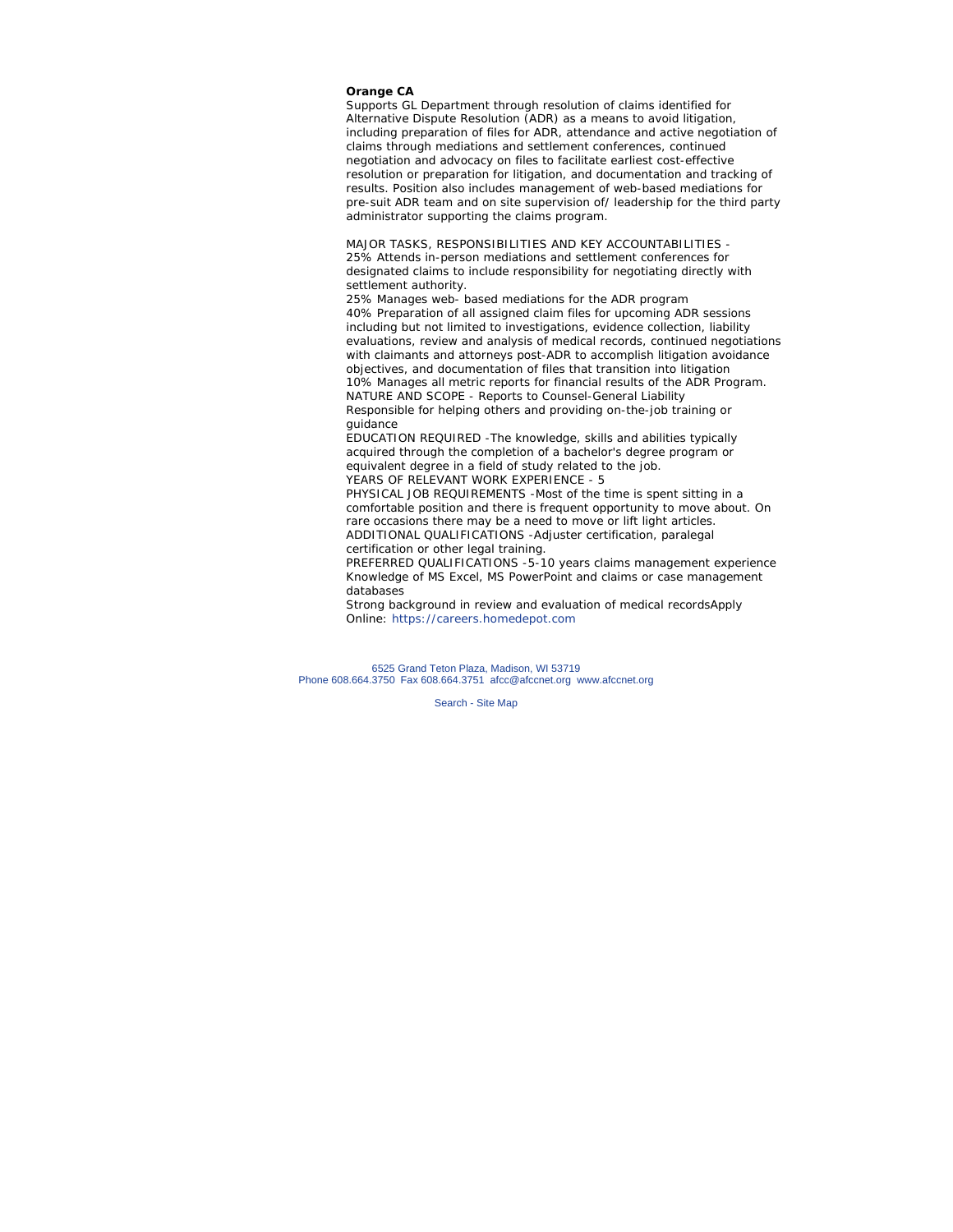



### **MEMBER CENTER**

#### **Family Court Review**

**AFCC Conference Audio** 

**AFCC News** 

**Member Directory** 

- **Member Resources**
- **Chapter Resources**

#### **AFCC HOME**



#### **ASK THE EXPERTS**

**Top Ten Tips for Mediators to Move through Emotions** *by Sue Bronson, Milwaukee, WI*

#### **1. Make Emotions a Standard Part of the Discussion**

When you paraphrase, include the feeling being expressed. It may be a feeling word, an image, or a metaphor.

#### **2. Separate Emotions from Thoughts**

Emotions are energy in the body. Thoughts are how we make sense of events in our head. If you can change the word "I/You feel…" to "I/You think…" it is probably a thought. Without attention to emotions in mediation, we run the risk of missing something central to a dispute and its resolution.

#### **3. Feelings are Simple and Universal**

We all share common human emotions. The rhyming basics are mad, sad, glad and afraid. Our common experience of emotion is the foundation of empathy. Look for emotions in mediation and how they affect decisions.

#### **4. Feelings are Complex and Individual**

Each emotion has an intensity—annoyed, angry and rageful are increasing intensities of mad—and can blend with other emotions to create a unique array for each of us. We may also have contradictory emotions in rapid succession. When acknowledging an emotion in mediation, slightly overstate the intensity of emotions more difficult for the individual to express, allowing them to correct down if necessary.

#### **5. Recognize your own Feelings**

Mediators need to be comfortable with our own emotions so we don't usurp the process. Knowing your own emotions can help you better understand what is happening to others and see the early cues in mediation.

#### **6. Watch Carefully**

Emotions are expressed through facial expressions, breath, voice tone and volume, and body movements, among other ways. Notice changes to unmask emotion as it presents itself. Provide your observations without judgment or interpretation.

#### **7. Venting is NOT Useful**

Venting is generally a repetition of old statements and reinforces negative patterns. True emotional expression happens in the present moment. We can see/feel the actual physical sensations in the body. The body is a source of information, strength and a resource for solutions.

#### **8. Label it and Move on**

Sometimes it is enough to acknowledge an emotion simply by naming it and moving on. Name the feeling and connect it to needs and interests, pair it with a question for clarification, provide another way to express the need, or follow with silence.

#### **9. Slow Down to Experience the Emotion**

At times it may be important to capture a brief moment when a new spontaneous response occurs. Was it seen and understood? This could be an opening of new doors for resolution.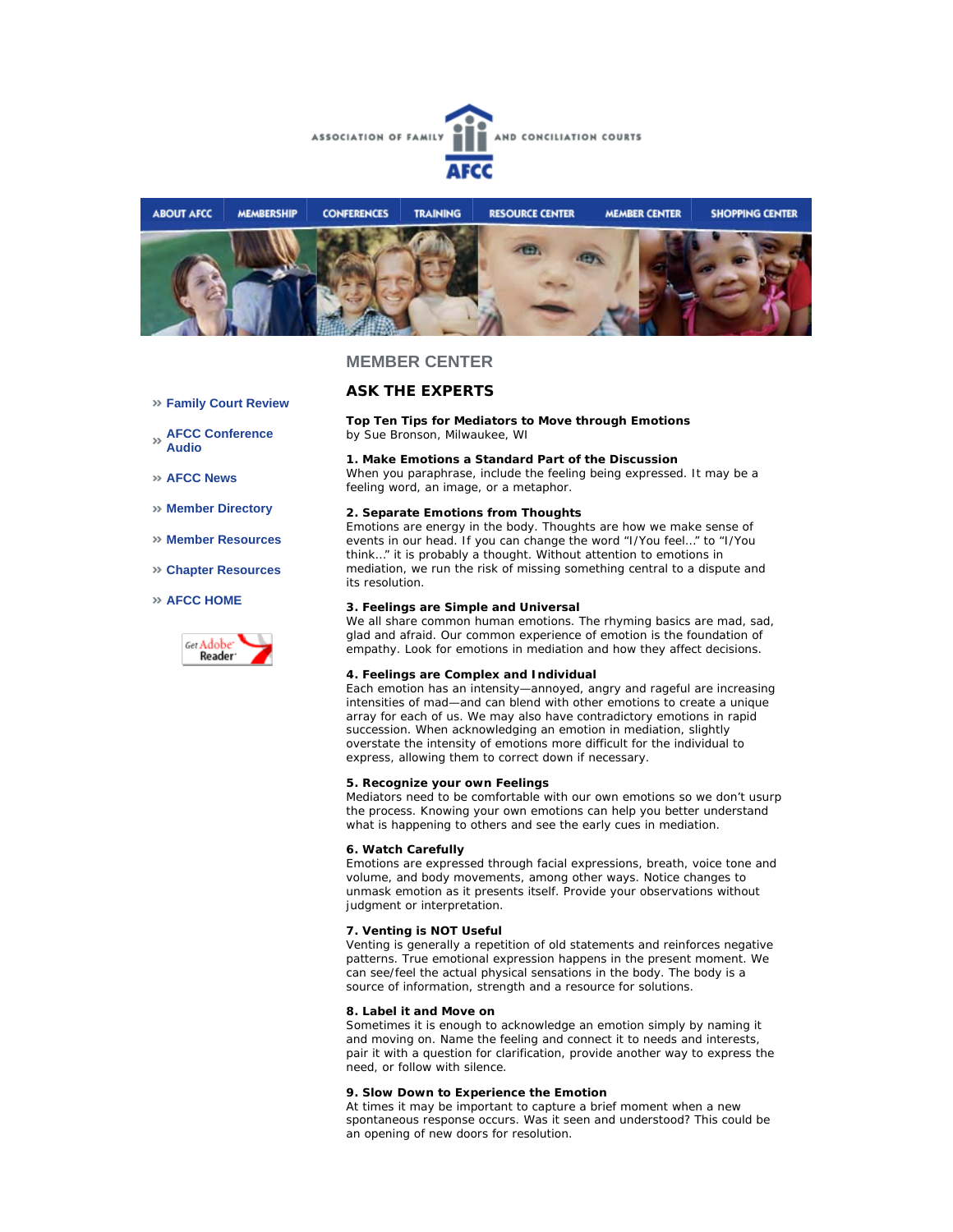### **10. Be Genuine**

It is not enough to learn stock phrases and use them liberally. We must be authentic.

6525 Grand Teton Plaza, Madison, WI 53719 Phone 608.664.3750 Fax 608.664.3751 afcc@afccnet.org www.afccnet.org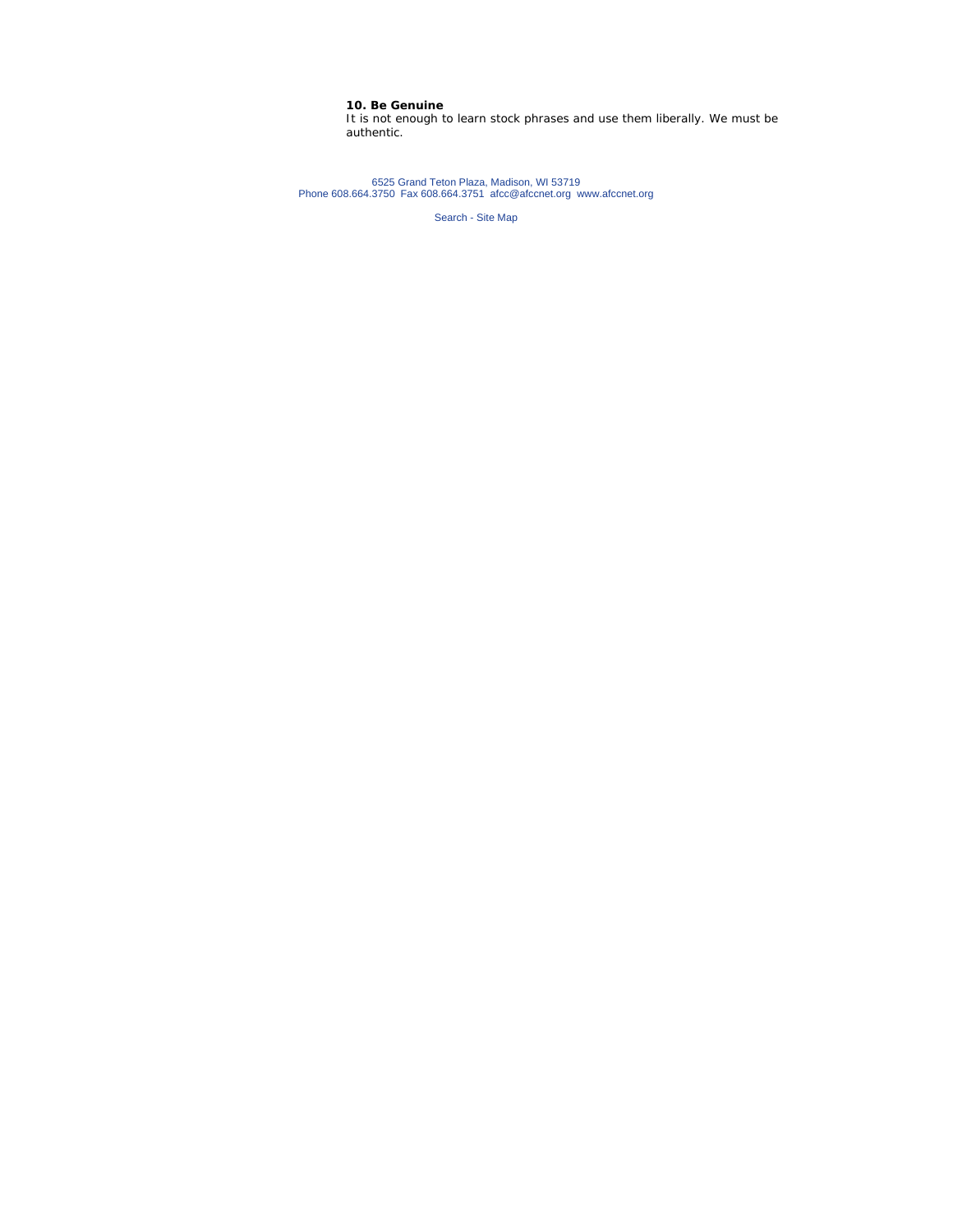



### **MEMBER CENTER**

- **Family Court Review**
- **AFCC Conference Audio**
- **AFCC News**
- **Member Directory**
- **Member Resources**
- **Chapter Resources**
- **AFCC HOME**



### **Top Ten Reasons to Join AFCC in Albuquerque**

AFCC's *Eighth International Symposium on Child Custody Evaluations*, September 25-27, 2008 and *Eighth International Congress on Parent Education and Access Programs*, September 26-27, 2008 in Albuquerque, New Mexico are fast approaching. Here are our top ten reasons why you should join us in Albuquerque.

#### **1. Location, Location, Location**



#### **2. Learn new techniques**

The skills of a highly trained professional can make a critical difference when families are in conflict. AFCC's *Symposium* and *Congress* offers the latest skills and techniques that you can put to immediate use.

#### **3. Get Energized!**

There's nothing more infectious than gathering with hundreds of passionate professionals with similar interests. Here's your chance to recharge your batteries for the upcoming year!

#### **4. Presentations from the Wingspread Conference on Domestic Violence and Family Courts**

Both conferences feature the latest updates from the AFCC and NCJFCJ Domestic Violence and Family Courts Project.

#### **5. Meet like-minded professionals**

Where else can you meet evaluators, parent educators, judges, lawyers,